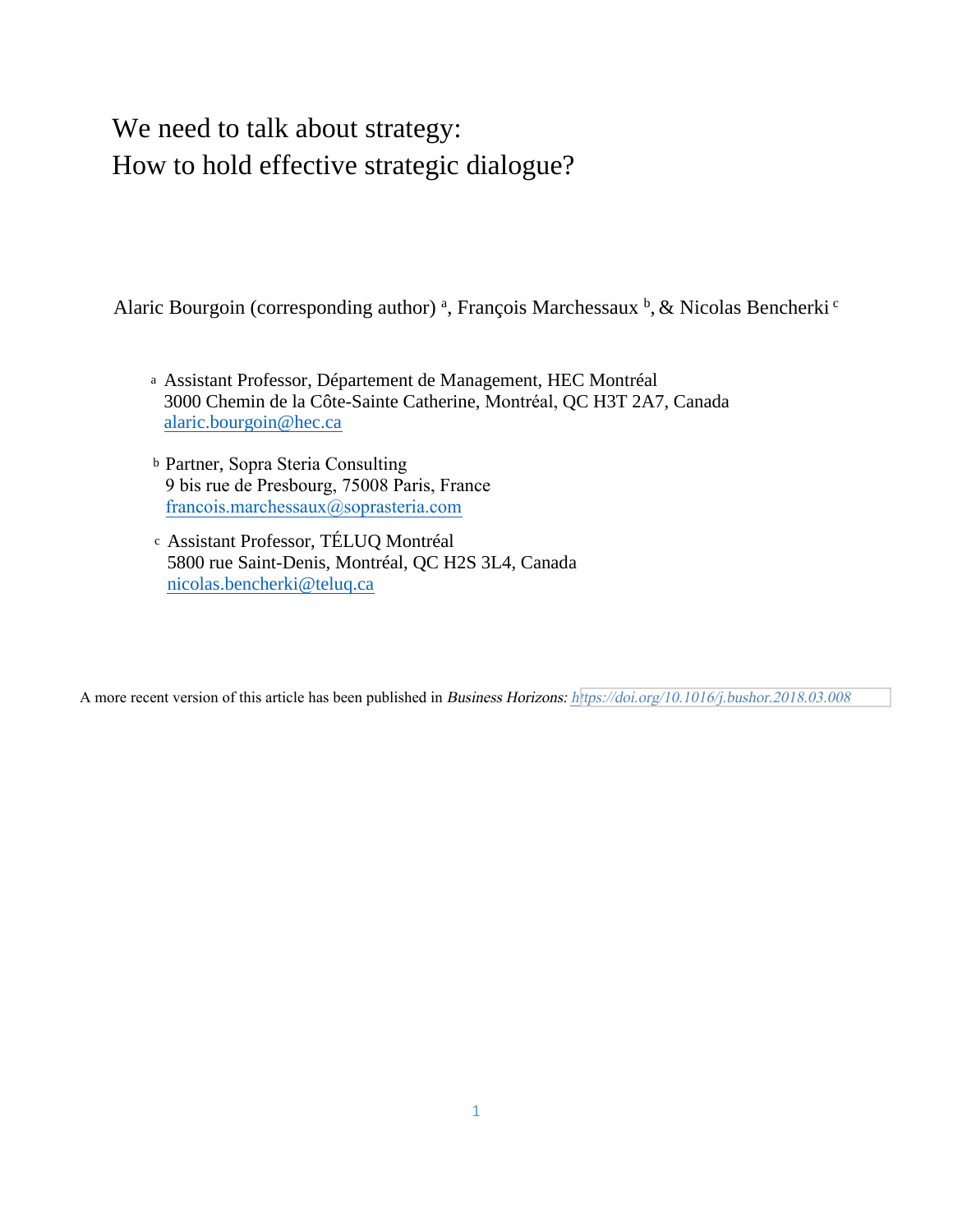### **Abstract:**

As researchers and consultants, we've spent the last few years helping a dozen major public and private organizations understand what went wrong with their strategic planning. We discovered that executives have a hard time doing strategy because they are at a loss when the time comes to engage in strategic dialogue. Either their teams debate the organization's values and goals when such issues should be settled, or they waste time on the detail of specific projects that have yet to receive the green light. But whether the conversation is too broad or too narrow, strategy stays out of view. Drawing on recent developments in strategy-as-practice and decision-making literature, we propose a model that executives can follow to take control of strategy meetings and keep their teams on track. We ask them to *focus* on the right decision purpose, *adjust* the meeting's communication style, and *cast* the right leader for the job. When these three simple rules are followed, the pillars of successful dialogue are aligned, and executives can finally talk about what matters most to them: strategy.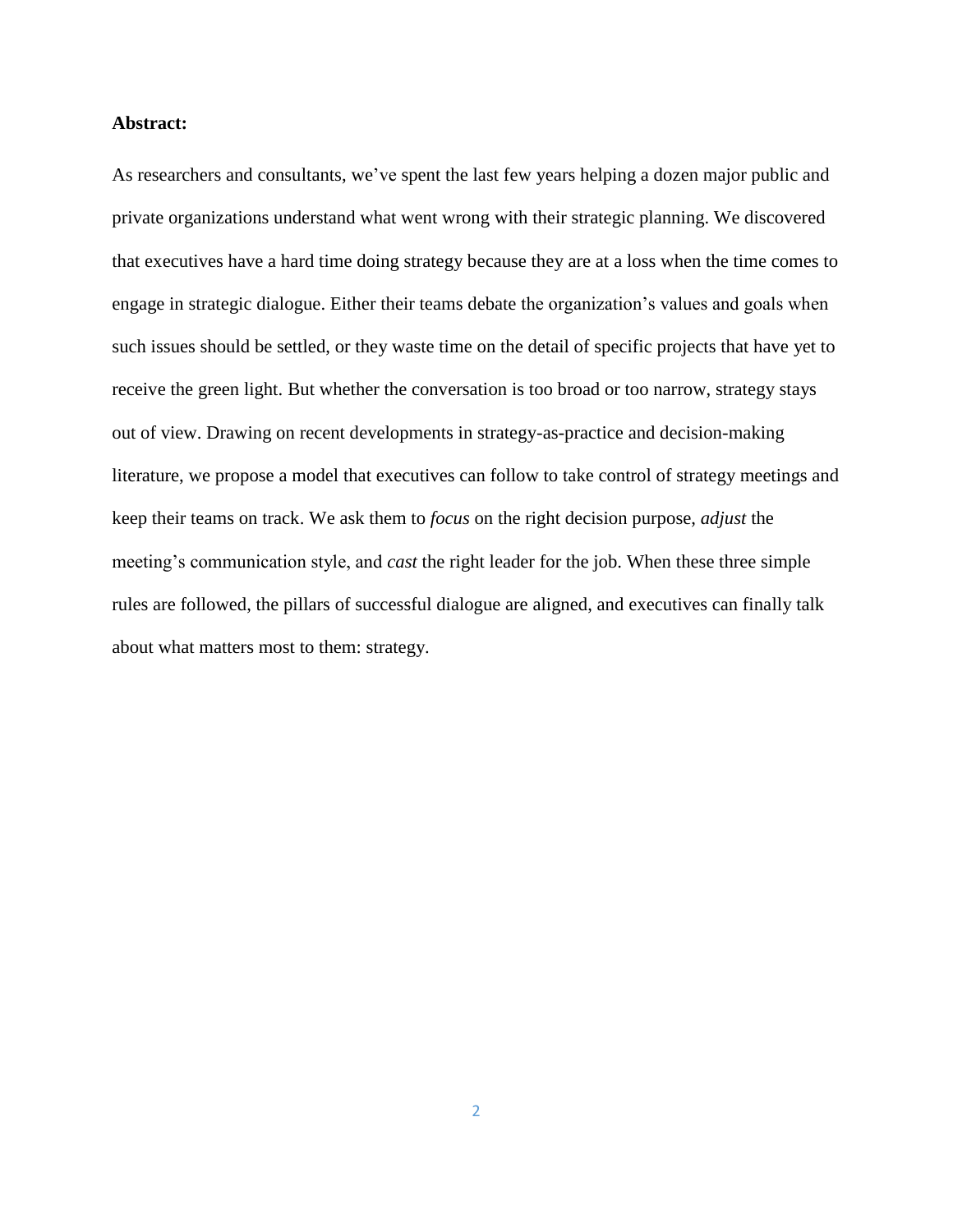#### **Unstrategic dialogue: a common problem**

Pierre, CEO at Unibank (a pseudonym), brought the executive committee's meeting to order and opened proceedings with what he thought was a simple, direct question: "Should we acquire the portfolio of our main competitor, Stanley Financial?"

Tony, the CFO, dived straight into talking about figures, pushing forward a 30-page report he'd prepared. If his calculations were correct, the merger would reap +10 points in net banking income and boost their stock price. The Head of Transformation, though, refused to even look at the document. With his change management experience, he knew that the merger would jeopardize the digital banking program he had to deliver by the end of the year. "How would the merger impact our program?" he demanded. "What are the concrete steps and the timeline?" Then Cynthia, the Chief HR Officer, threw in her two cents. She was distraught that she hadn't been consulted earlier on this critical issue. "I would have told you this is a big mistake," she admonished. "Stanley's corporate values are a world away from ours!"

Within minutes, the conversation descended into acrimony as the three VPs went head to head. Around the table, other directors slumped resignedly in their seats. Venturing an opinion would only create even more friction. Was this merger another of Pierre's fancies? Was it a relevant and well thought-through strategic decision? With more than 30 years in the industry, Pierre was respected for his strong business acumen, but his impulses had derailed Unibank activities in the past.

Pierre realized the meeting was merely sowing resentment. It wasn't the first executive get-together to end this way. Every time they met, it felt like they were slipping backwards, instead of leaping forward as he hoped. Why couldn't such brilliant executives put their weight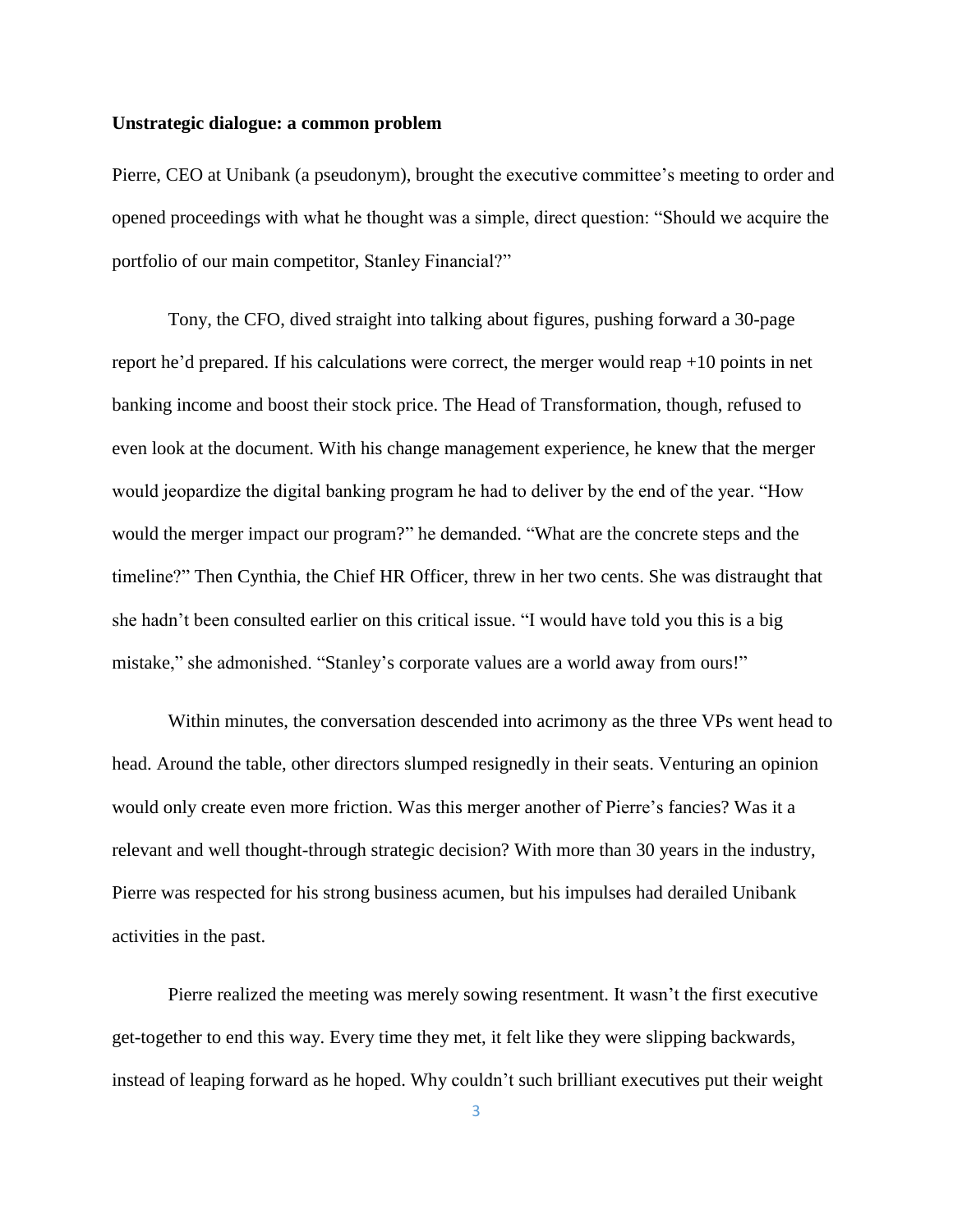behind a decision? His disappointment was echoed across the company: after this episode, rumors circulated that a merger was on the cards, even though it wasn't, with some whispering that Pierre might not be the best leader to steer Unibank through such a complex environment.

This real-life case shows us that many executive teams simply do not know how to talk strategically. Executives spend hours in so-called "strategic meetings" but end up with no clearer idea of where they are headed. While they walk in hoping to make progress, they come out even more confused about issues they thought were settled, their desks piled high with documents detailing solutions to problems that were never clearly defined in the first place.

As both researchers and consultants, we've spent the last years helping a dozen major public and private organizations understand what went wrong during strategic planning. We observed executives in committee meetings where strategies were crafted or implemented in areas from rationalizing product offerings and diversification to M&A and efficiency drives. We scrutinized what was said and done as executives tried to craft a strategy and make it happen. And we collected the documents that were circulated, as well as conducting interviews with key people at every level.

We found that senior executives expend considerable energy in unproductive conversations that change nothing at best, or cause conflict at worst. A conclusion from our observations is that executives have a hard time doing strategy, because they are at loss when comes the time to hold strategic dialogue efficiently. Their teams talk about the organization's values and goals when such issues should be settled; or, on the contrary, they spend time laying out the details of a particular project when no decision has been made yet to engage resources into it. By making the conversation either too broad or too narrow, strategy is kept out of focus.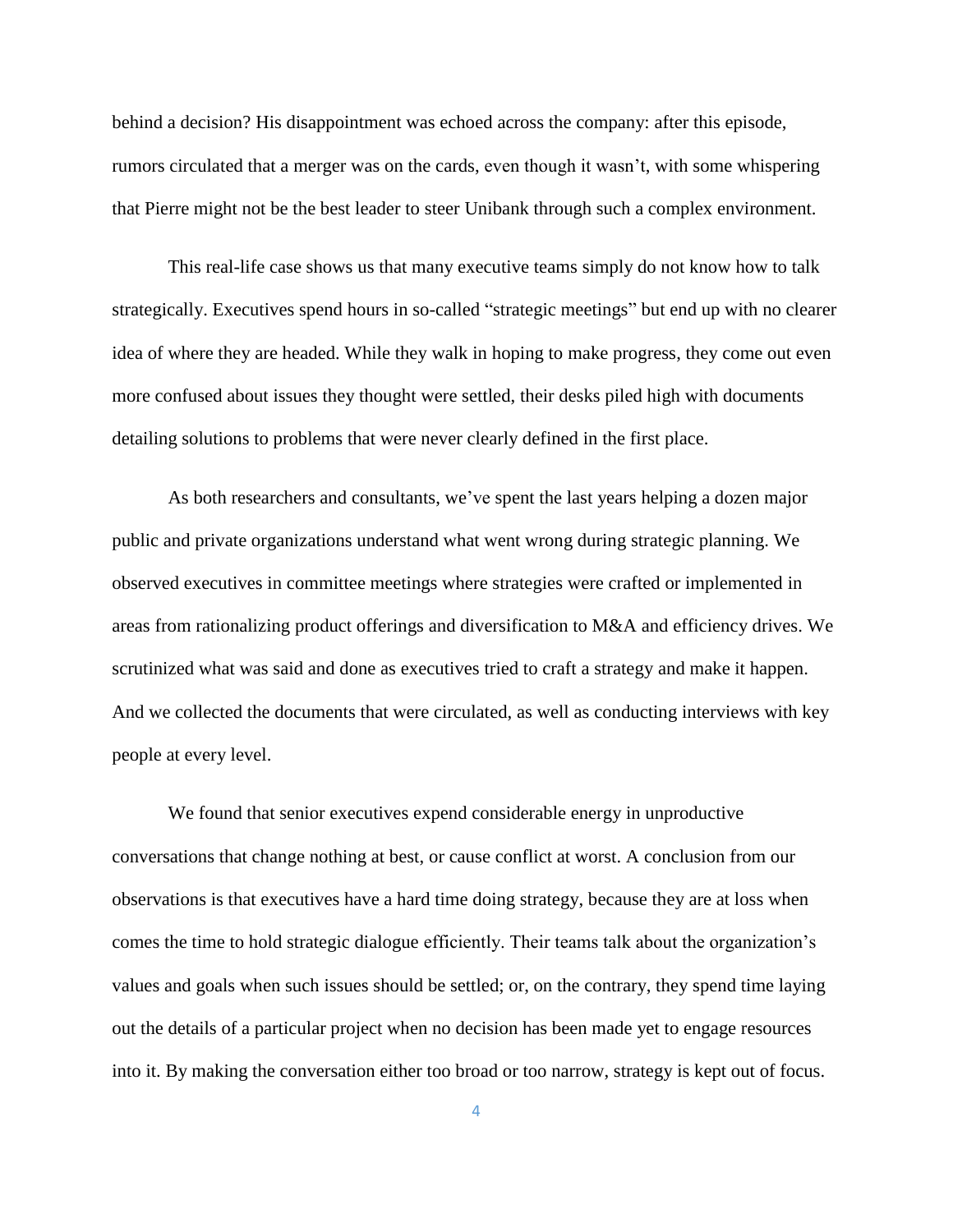This hampers the business's ability to make strategic decisions before windows of opportunity close. Ultimately, organizations may find themselves ensnared in toxic re-examinations of hardwon consensuses over their values and missions, or wasting time and money on projects that never get off the ground. As a consequence, team members and employees may doubt the leadership, as well as the value and sincerity of future strategic proposals.

Strategy happens through conversation, which is why mastering strategic dialogue is crucial. We propose a simple, three-part model that executives can use to take control of strategy meetings and keep their teams on track:

- 1. **Focus** on the right decision purpose
- 2. **Adjust** the meeting's communication style
- 3. **Cast** the right leader for the job.

When these three simple rules are followed —*focus, adjust, cast*—the pillars of successful dialogue are aligned, and executives can finally talk about what matters most. Opportunities can be seized in time, threats can be evaded, and resources can be directed where they make the most impact.

#### **Strategy is dialogue**

Over the last decade, research focused on the practice of strategy has begun paying closer attention to what executives actually do when they engage in strategic planning. An important discovery has been that strategy is, at heart, a *dialogical process* that occurs during dedicated meetings (Whittington, 1996; Jarzabkowski, 2005). When dealing with complex and uncertain cross-functional issues – and strategy surely requires so – executives' capacity to exchange ideas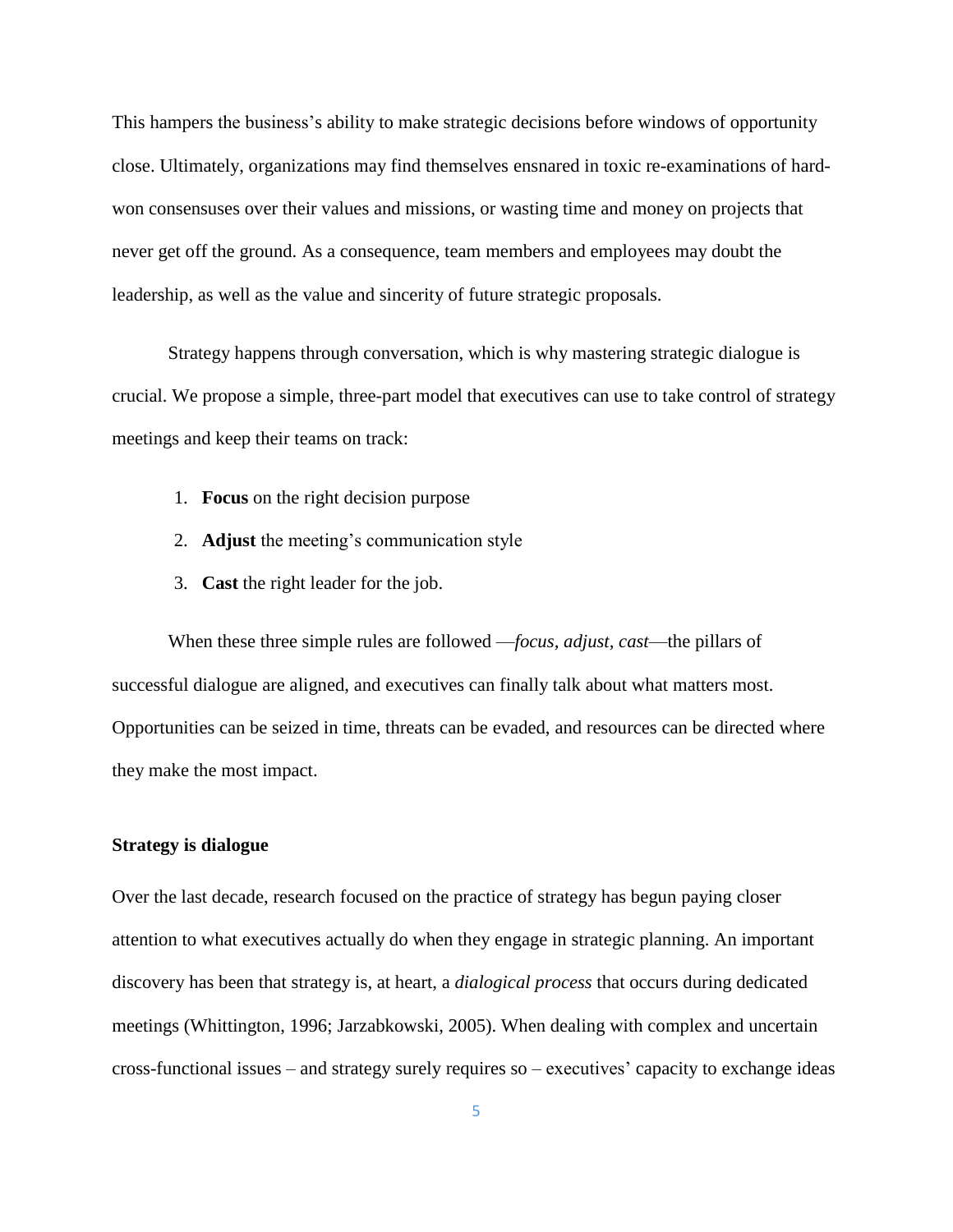through positive conversations becomes in fact critical (Weick, 1995; Tsoukas, 2009). They use dialogue to share stories about the organization's opportunities and threats (Fenton & Langley, 2011), shape the course of action that is the most relevant and accrue the largest support (Cooren, Bencherki, Chaput, & Vásquez, 2015; Kwon, Clarke, & Wodak, 2014), and sketch out the strategic documents that will guide its implementation (Pälli, Vaara, & Sorsa, 2009; Kaplan, 2010). Dialogue, therefore, is not merely a conventional communication channel through which information about already-taken decisions is disseminated; it is the very tool with which a vision is formulated and strategic decisions are taken and implemented.

The word "dialogue" has its roots in Ancient Greek: *dia* means "across," and *logos* is "speech*.*" In this vein, building on Socrates' dialogues with his pupils on justice and ethics, philosophers such as Martin Buber and Jürgen Habermas stressed the importance of rational conversations to welcome diverse perspectives and generate ideas that go beyond either party's initial knowledge or assumptions (see Nardone and Salvini, 2007; Westoby, 2014). The goal of dialogue is not merely to express and transmit one's thoughts and preferences, but to collaborate in establishing a shared space where ideas can grow and be tested against each other (Arnett, 2016). So dialogue is not just any form of talk; it must be carefully orchestrated and facilitated so that it is truly productive and conducive to thrilling ideas.

Scholars from various traditions have pointed to the crucial role of dialogue in the crafting of strategy and in its ability to reach desirable effects. Top Management Team theorists, for instance, posit that the degree to which executives engage in mutual and collective interaction determines the quality of strategic outcomes (Hambrick, 1994). In other words, "if top executives do not engage in information processing or decision-making, then what is the point of trying to use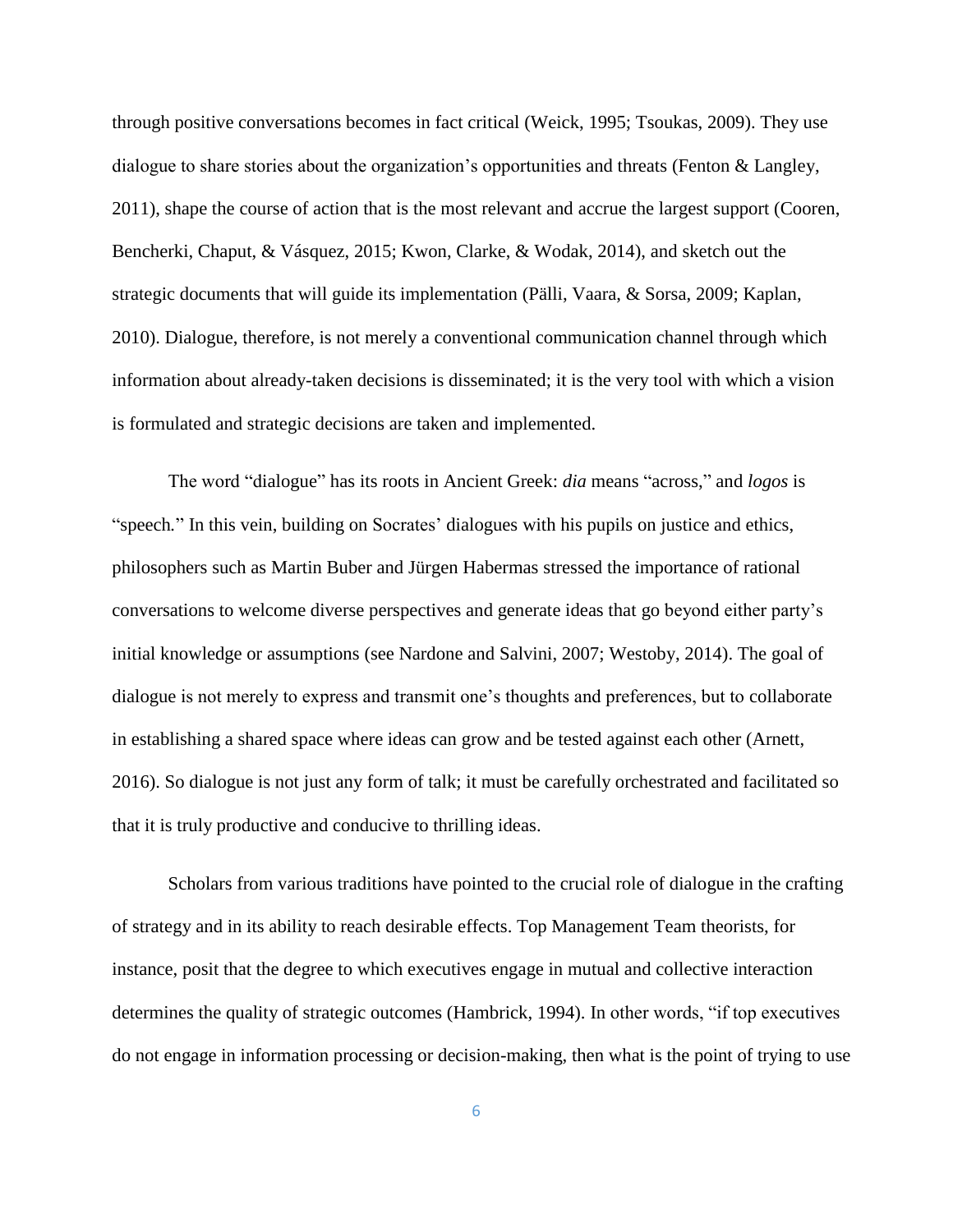their collective characteristic (demographic or otherwise) to predict company strategy or performance?" (Hambrick, 2007, p.336). Yet, these researchers also acknowledge that the social processes facilitating interactions between top executives, including communication, remain blackboxed, and therefore represent a promising avenue for future research (Finkelstein, Hambrick and Cannella, 2009). Other scholars, closer to the decision-making tradition in strategy, specifically uncovered the positive relationship between "disinterested dialogue"—a fact-based, transparent conversation about the decision at hand—and decision-making effectiveness (Garbuio, Lovallo, & Sibony, 2015). Strategy-as-practice researchers, for their part, studied how the microsocial practices of strategic meetings (agenda-setting, rules about taking turns, organization of debate, etc.) contribute to stabilizing or destabilizing strategic orientations (Jarzabkowski and Seidl, 2008) and how mobilizing certain "microdynamics" in the boardroom can increase cohesion around the strategic decisions taken (Kisfalvi, Sergi and Langley, 2016). While these studies mostly focus on upper echelons, the virtues of dialogue have also been described in relation to middle-management and front-line workers. For instance, since strategy requires everyone to understand and engage with the situation, several authors have called for employees at all levels to have a voice in strategic dialogue (Roobeek, Mandersloot, & du Marchie Sarvaas, 1998; Riis, Dukovska-Popovska, & Johansen, 2006).

Building on this research and our own observations, we provide an integrative framework showing how to conduct strategic dialogue. Although we focus top executives' interactions, as these individuals play a crucial role in the decision-making process, our model, as we will see, can illuminate the communication processes that support both the conception of strategy and the engagement of the lower echelons towards its implementation. Executives intuitively know that they must keep the conversation flowing to make the right decisions. However, *how* they can do so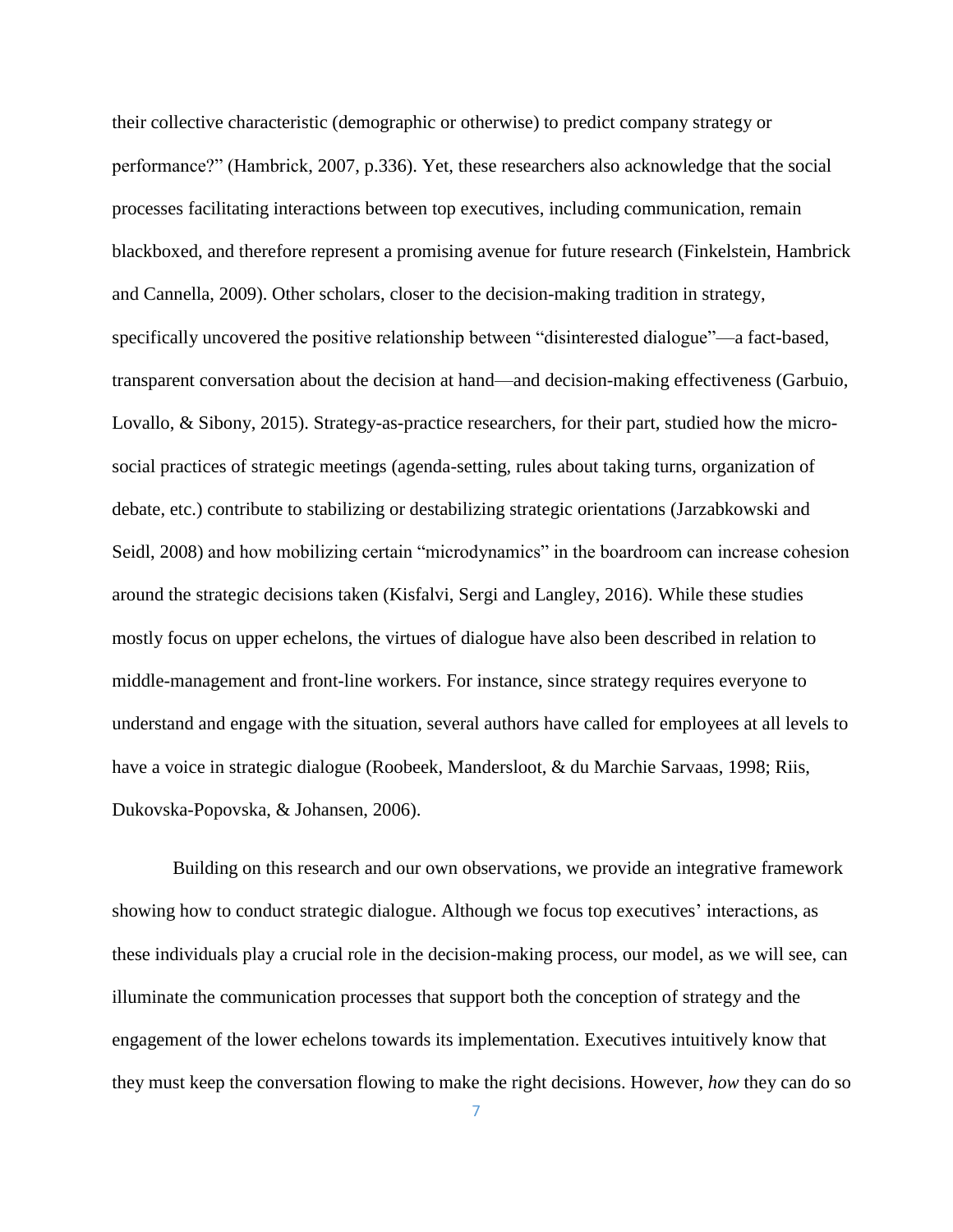is less clear. We suggest that they need to recognize the key components of dialogue—or "three pillars," as we call them—and realize that they take a unique form when addressing strategic issues. In other words, not all conversations are strategic, but those that are require careful framing and alignment of the key components of dialogue. In the rest of this article, we outline a simple model to help executives achieve this goal.

#### **Aligning the three pillars of strategic dialogue**

First, let's look at the three pillars that support all kinds of dialogue. Each answers a key question:

- 1. **Decision purpose**: *What* decision are we hoping to reach through this dialogue?
- 2. **Communication style**: *How* should dialogue be carried out in order to reach that decision?
- 3. **Leadership role**: *Who* should be facilitating dialogue? This can be either a specific person, or a particular role the leader should play with respect to their team.



**Figure 1: The three pillars of dialogue**

These are not sequential steps; all three pillars must be considered together in order to lock down what executives have to say, how they say it, and the role of whoever will carry the message and structure the conversation. By taking the three pillars in conjunction, executives can also link the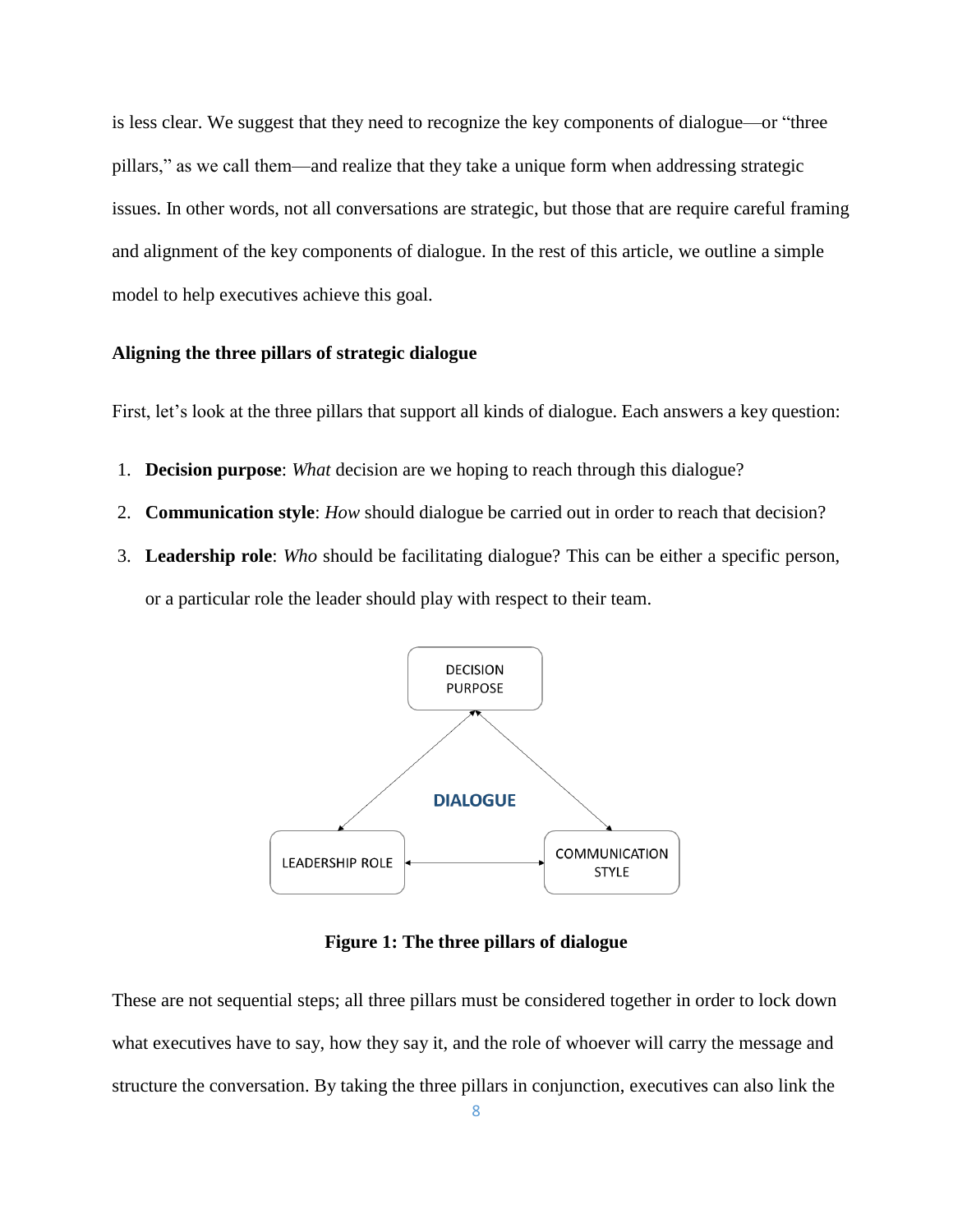substantive outcome of dialogue (i.e. decision purpose) and its more processual components (i.e. communication style and leadership role).

The first pillar is purpose. When engaging in dialogue, we have an aim in mind: persuade someone to do something, generate new ideas, obtain information, understand a complicated situation, and so on. In other words, we know the outcome we want from the conversation, and that determines how we go about it—that is, communication style, the second pillar.

If we want to support our decision purpose, we must strike the right note in our conversation. Closing a deal with a banker, facilitating a senior management workshop, and getting a big crowd fired up about a new corporate mission all involve dialogue, but varying communication styles. We intuitively know different situations call for different approaches, yet we don't always correctly identify the situation and how we should respond to it.

Finally, each communication style requires its own leadership role, and this is the third pillar. This doesn't necessarily mean that a different person should be in charge, but it does mean that leaders need the humility to acknowledge that the same role may not always work, even though it may have worked in the past. Meetings on technical issues, for example, require open exchanges based on expertise rather than hierarchical positions.

For dialogue to succeed, the three pillars must be carefully aligned. Depending on the purpose, a different communication style must be adopted, which in turn will attribute a particular role to the leader. A mismatch may go unnoticed, but it will have a profound effect on how the conversation unfolds.

9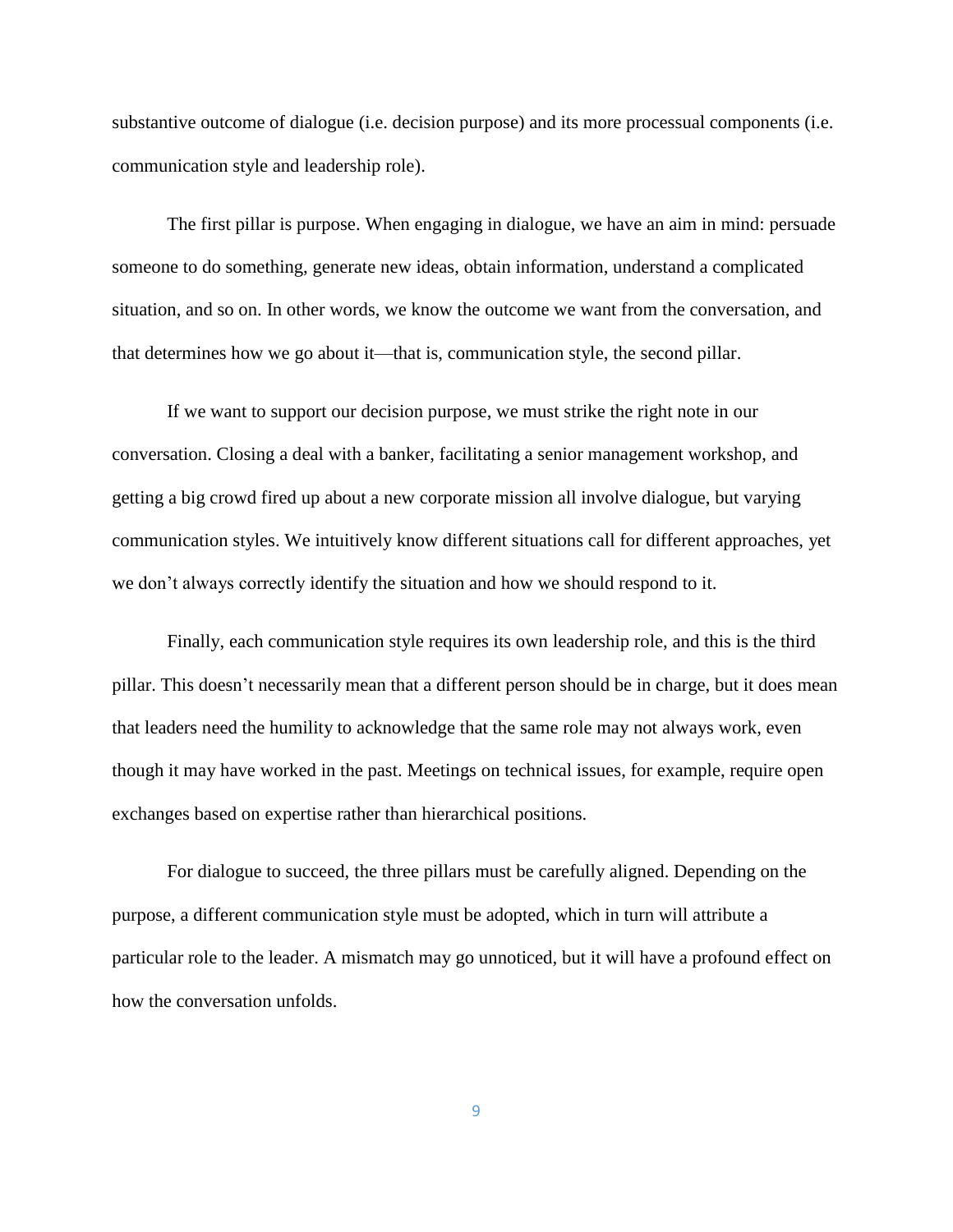Now let's turn to what specifically makes each pillar *strategic,* and how we can align the key components of strategic dialogue. To do this, it's useful to compare strategy to two other activities with which it is regularly confused: politics and tactics. This distinction is inspired by the ground-breaking work of Carl von Clausewitz (1873), a Prussian general and theorist who is still considered the forefather of strategy nearly 200 years on. His writings have inspired countless discussions in the field of strategic management (Gray, 1999), but seldom in relation to dialogue and the conduct of strategic meetings.

|                            | <b>Political Dialogue</b>  | <b>Strategic Dialogue</b> | <b>Tactical Dialogue</b> |
|----------------------------|----------------------------|---------------------------|--------------------------|
| <b>Decision Purpose</b>    | <b>Building coalitions</b> | <b>Engaging resources</b> | Deploying actions        |
| <b>Communication style</b> | Explorative                | Argumentative             | Performative             |
| Leadership role            | Symbol                     | Adviser                   | Coordinator              |

# **Table 1: The key attributes of political, strategic, and tactical dialogue**

Politics, Clausewitz explains, is about establishing alliances, strategy involves engaging resources for specific enterprises, and tactics consists in the daily decisions that carry out the strategy on the field. Although each one involves the others, each must be conducted at different times—but, more importantly, *in different ways*, and by *different leaders*. Politics calls for individual, open-ended conversations where interests can be aligned around a vision. Strategy, in contrast, requires a fact-based debate, where a limited number of experts can set aside their ranks and challenge each other's views with well-supported arguments. Tactics, meanwhile, opens up dialogue to the broader (organizational) audience; it is concerned with the giving of orders and requires the legitimacy of people with field experience. Conversations, in this last case, aim at mobilizing many people in a simple yet detailed way. Adapting and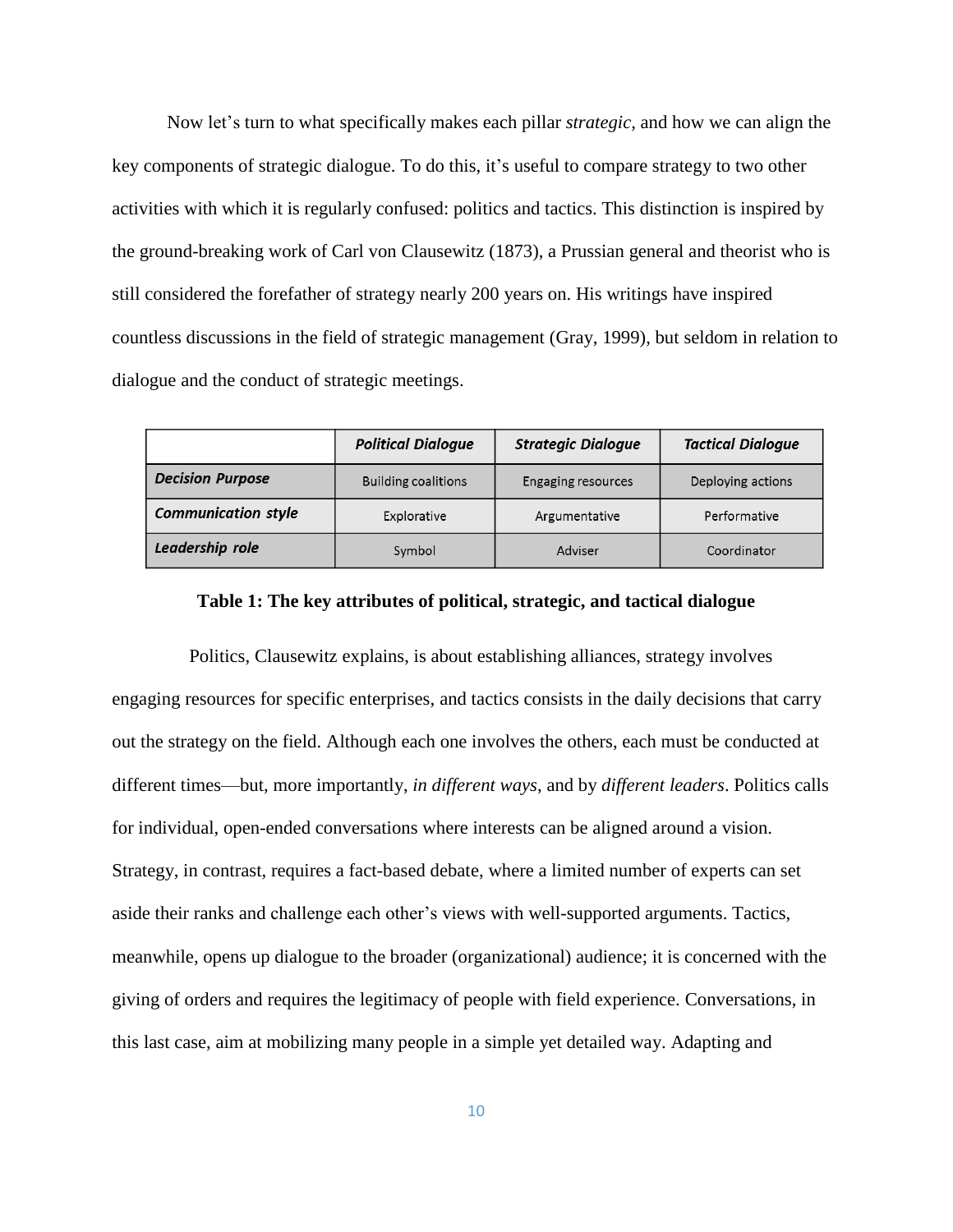extending Clausewitz's insights, in Table 1 we compare the three pillars of strategic dialogue with those of its political and tactical counterparts.

Stranded at the crossroads between politics and tactics, strategic dialogue is often forgotten or contaminated. On the one hand, given the strong competition among executives, they may support a strategy to further their personal interests—and therefore fall back on political dialogue when they should be talking about strategy. On the other hand, most of executives' day-to-day activities deal with the concrete problems of their department or division, and they may be tempted to jump on short-term, operational issues related to tactical dialogue. For instance, in a large energy company that we observed, strategic dialogue was literally the missing link. Top managers would put great effort into securing their annual budget through political lobbying, then jump straight into daily business conversations without any fact-based analysis of resource allocation. Instead, strategic decisions would be passed on to frontline workers under the false pretext of tapping into their "pragmatic" attitude. The focus-adjust-cast model can help fix this sort of situation.

#### **The focus-adjust-cast model**

#### *Focusing the decision purpose of strategic dialogue: engaging resources*

The first step is for executives to clearly understand what they are trying to decide—that is, the decision purpose of the conversation. This requires proper framing, which means boiling down the conversation to its essentials and making sure everyone knows them. The distinction between politics, strategy, and tactics comes in handy here. If you are trying to convince people to work with you towards a common vision, you are attempting to build a coalition and doing politics. Political decisions revolve around people's beliefs, values, and ideas for the future, but also their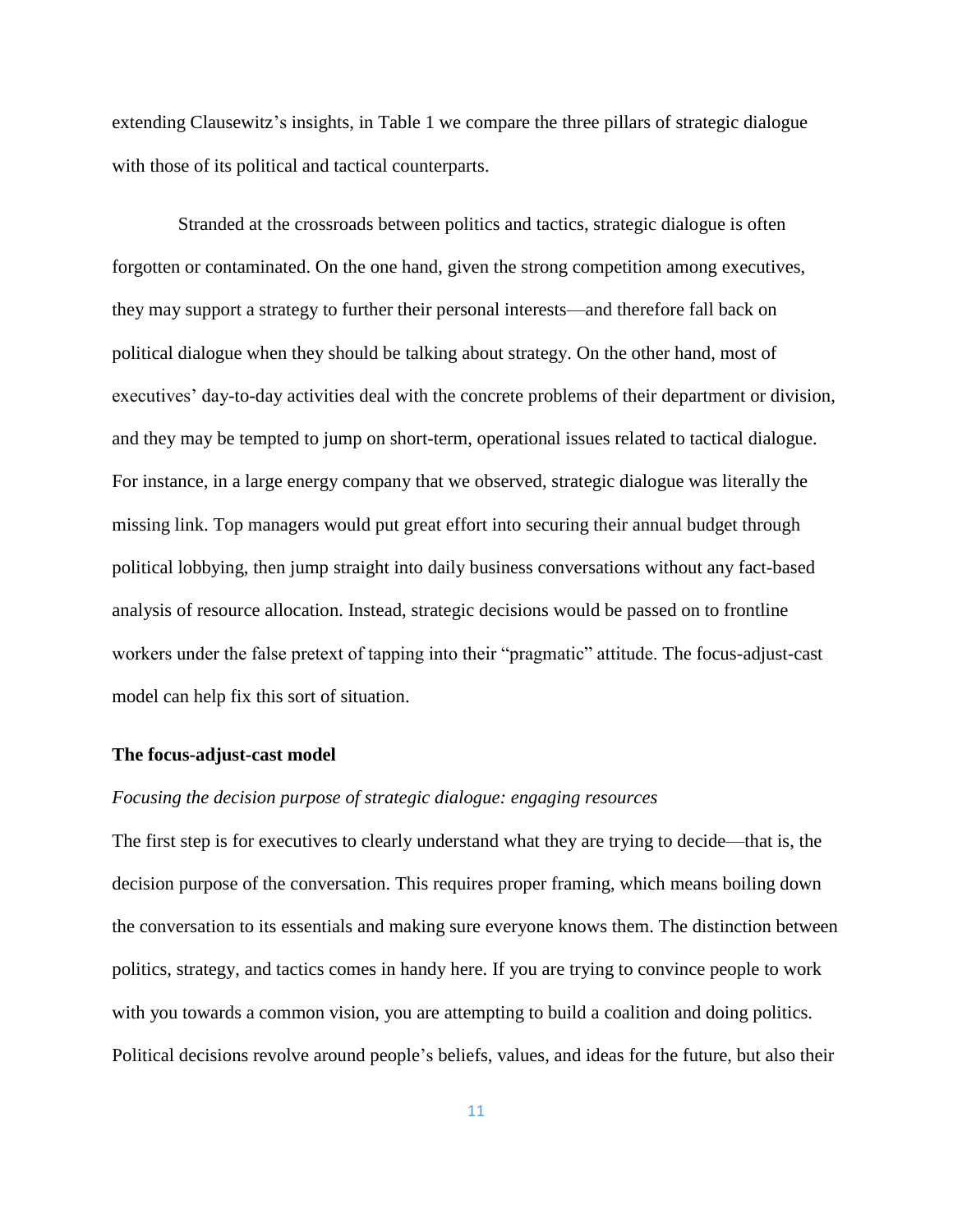personal interests. Addressing such issues is crucial, but a strategic meeting is not the place to do so. Strategy meetings are about what scholars call "procedural rationality" (Dean et al. 1993) in the engagement of resources towards a specific project. While the political decision purpose focuses on the "why" of a project, the strategic one is concerned with the "what" and "where." In other words, once energy has been gathered around a general vision, it must be turned into a plan: What should we do with our resources? Where should we allocate them? Finally, tactical decision purpose is about deploying actions in dynamic spheres of operation to answer the question "how."

Have you ever felt that your team was losing sight of its decision purpose during an executive meeting? Did you wind up revisiting "why" questions that were supposedly settled long ago? Or, at the other extreme, did you delve into operational issues when the systematic engagement of resources had yet to be decided? In a large hospital that we observed, the meetings of the committee in charge of investment decisions were systematically undermined by a lack of framing and the constant shifting of decision purpose during strategic dialogue: while some contributors kept returning to question projects' *raison d'être*, others jumped forward by asking for never-ending details on deploying actions. "Always start with the why," says Simon Sinek (2011), the famous marketing consultant; this is certainly true, and political discussions must happen before strategic dialogue can begin. But we could also add: Don't constantly reopen the "why," and don't dash off too quickly towards the "how." Strategic decision purpose keeps the focus on the "what" and "where" of engaging resources.

Consider another example. Mark is the CEO of a large chain of grocery stores in Canada that we did research for. He was sitting with his executive committee, listening to teams taking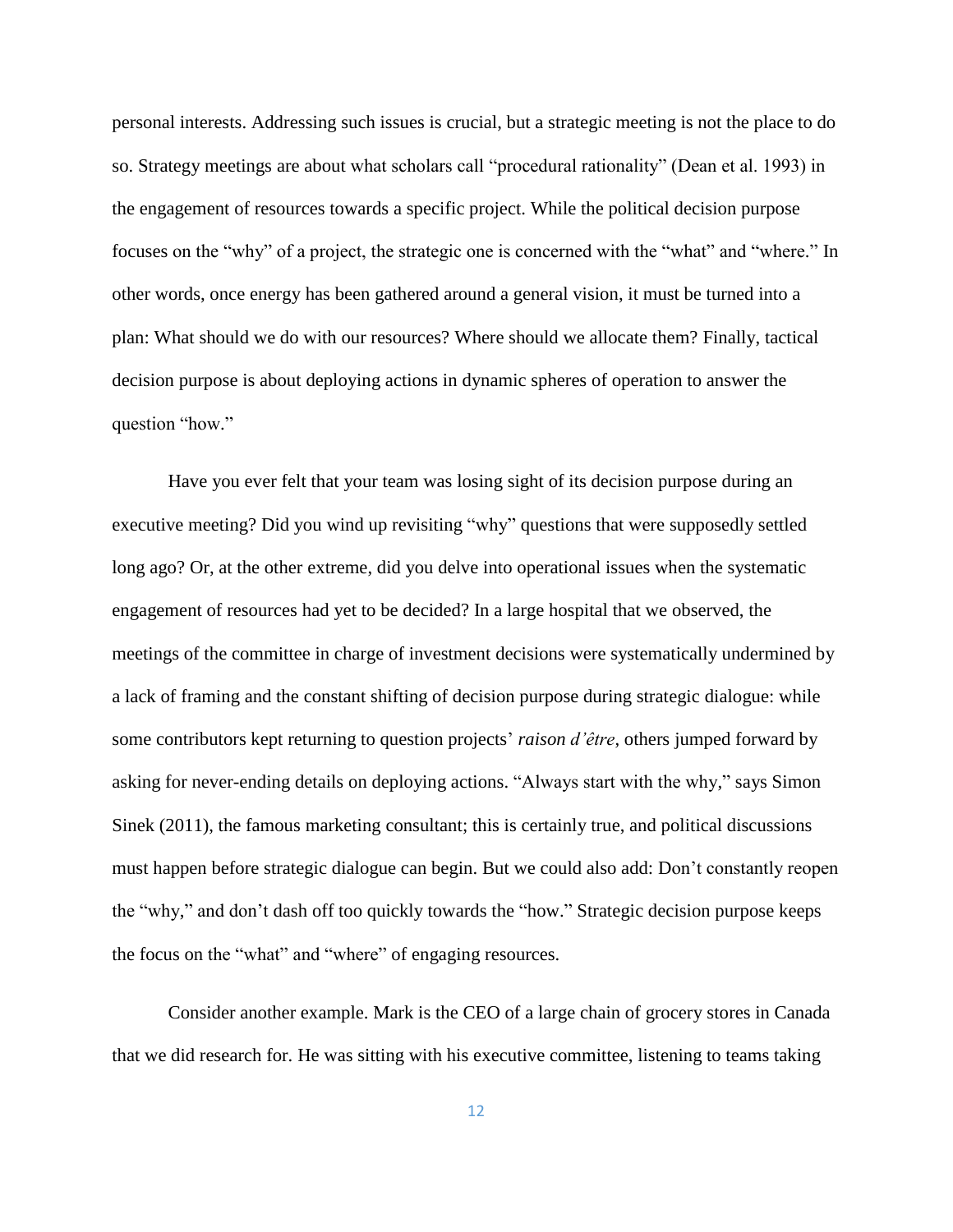turns pitching the strategic plans they'd prepared. Something was wrong, but he couldn't put his finger on it. The ideas were good, but, somehow, he still did not know what to do about them. "They kept telling us how we should shape our values, our vision, our mission, as if we don't know who we are," he complained, as we walked back to his office. "The problem is actually what we should be doing—and that's the one thing no one told us about!" Although nominally "strategic," and concerned with many of the topics you will find in strategy books, the pitches Mark heard were not actually about strategy. They left him puzzled about which opportunities to seize, which projects to invest in, and which to drop. Defining who you are as a business, and uniting people around a broad vision, certainly matters. But executives like Mark can't reopen political debates each time they need to make a strategic decision.

We also found that executives often engage in dialogue at crossed purposes. Let's go back to Unibank, who we met at the start. Pierre asks his executive committee whether or not to pursue a merger, but each VP speaks to a different matter in his answer. While the CFO is concerned with the economic rationale of the merger (engagement of resources), the Head of Transformation wants to know the practical steps of implementation (deploying actions), and the Chief HR Officer questions the values behind the merger (building coalitions). What's more, both the Head of Transformation and the CHRO contaminate the conversation with their personal interests: the first wonders how the merger will impact his own program, the second is vexed not to have been consulted on this HR-related issue. But it's not really their fault—the decision purpose of the meeting was not clear. A merger, as in Unibank's case, needs early talks among companies' shareholders to decide whether they should put their votes behind a common objective that deserves commitment—achieving market leadership, acquiring strategic assets, getting financial liquidity, and so on. Only after this is nailed down can integration planning be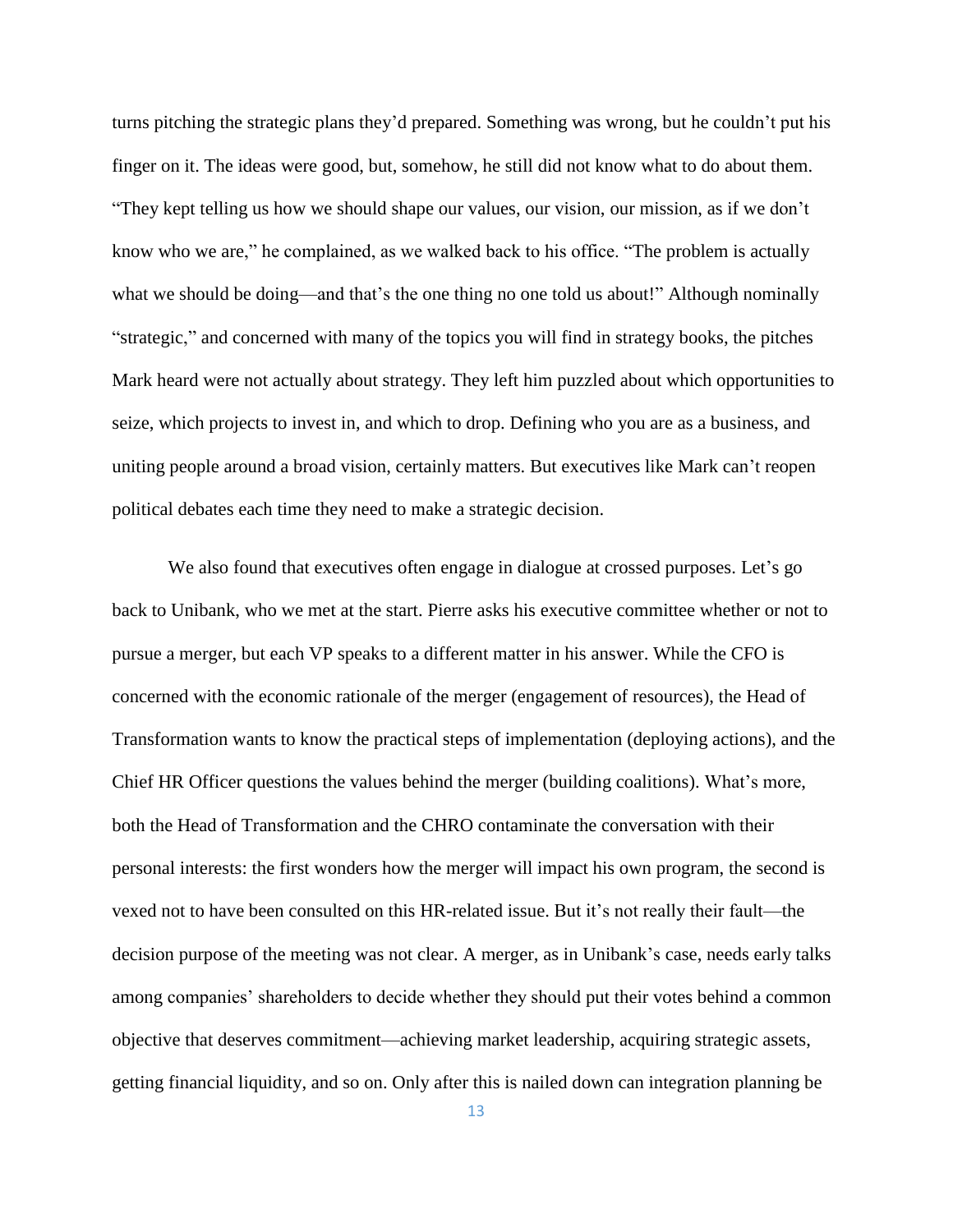considered. Here, top managers are looking at the facts and figures in order to evaluate potential synergies and craft the best roadmap to achieve them. Executing that roadmap is a tactical decision purpose. This is where senior executives look at day-to-day integration tasks, from a Project Management Office platform, to set milestones with concrete outcomes and timelines. The threshold between politics, strategy and tactics may not be the same for all firms. For instance, some major groups may treat small acquisitions (e.g. buying a supplier to vertically integrate) from a tactical standpoint, while it would be highly strategic or even political for a small company. This, however, does not change the fact that all types of purpose are necessary and will occur at some point in the decision-making process.

*Adjusting the communication style of strategic dialogue: an argumentative debate based on facts* The way to keep strategic dialogue on track is by adjusting the communication style of the conversation.

Each decision purpose has a preferred communication style, a term we use to refer to the format and communication techniques used to carry out dialogue during meetings. Building political coalitions involves an *explorative* style: intimate, open-ended conversations where values and interests can be expressed in order to establish a relationship between two people. There's no need for a precise discourse at this stage. What counts is triggering the desire to cement potential alliances, usually through the classic out-of-office rendezvous or corridor chats.

In contrast, engaging resources requires an *argumentative* communication style. Here, strategic dialogue is a structured debate among a small group of experts, who reach a shared understanding of the situation by debating and challenging well-supported ideas. This brings us close to the idea of dialogue as understood by philosophers such as Habermas: a conversation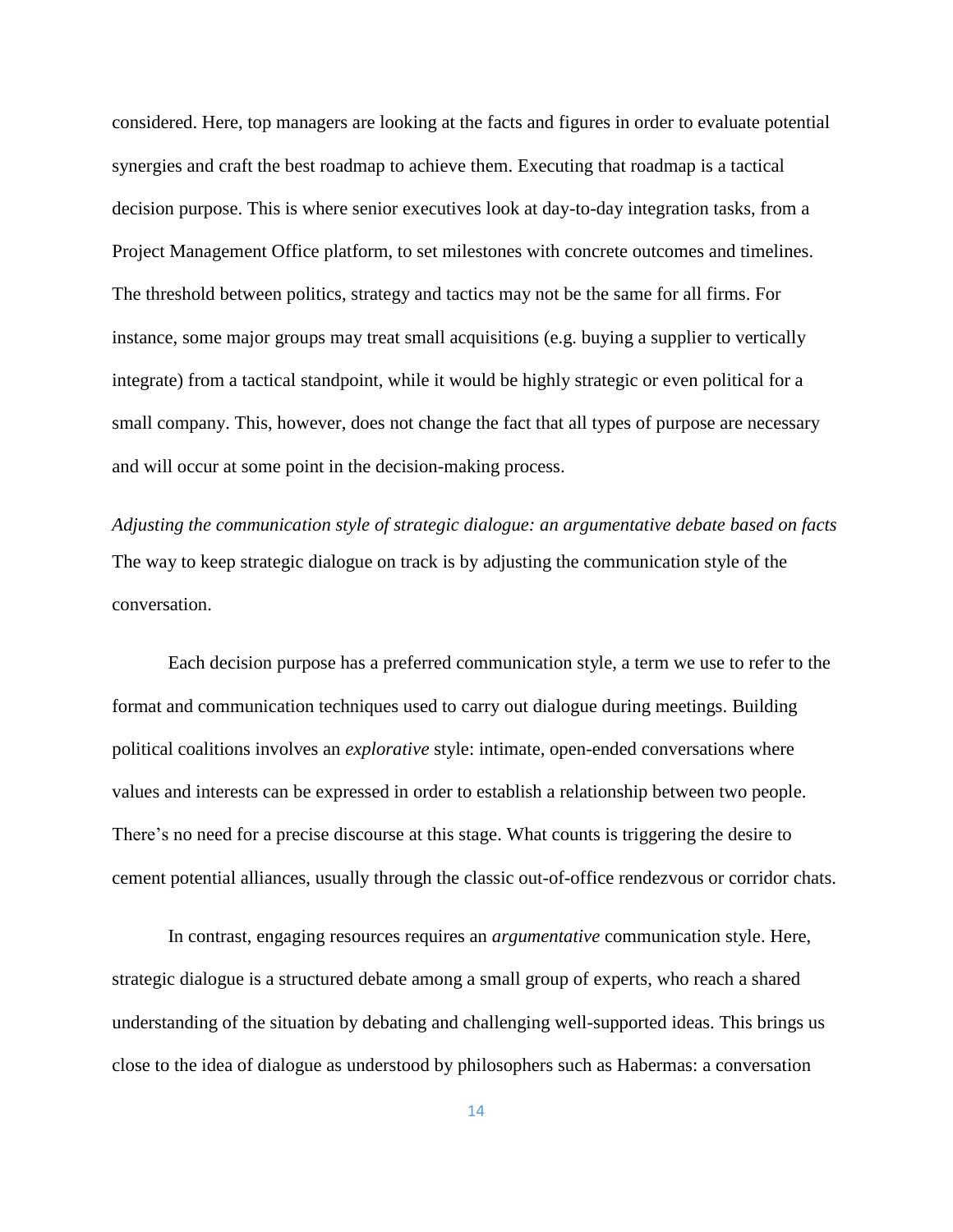held according to rules of argumentation where, through the positive exchange of contradictory arguments, a group of people may attain a form of *communicative reason*. This is why strategic dialogue has been described as a requiring a "fact-based, transparent conversation over the decision at hand as part of an existing portfolio of decision" (Guarbuio et al., 2015), or as "a fully integrative decision-making process that generates profit scenarios traceable to market, competitive, cost uncertainties, and strategic alternatives" (Legare, 1998). The argumentative communication style involves extensive analysis, comprehensive information, and knowledge of constraints; it calls for adequate preparation and a specific structuring of the conversation.

Finally, the tactical communication style is *performative*. To deploy actions in context, tactical conversations tell people about the plan, coordinate their day-to-day activities, and give them the confidence to work towards their goals. Tactical communication usually has top-down, streamlined style. Table 2 summarizes the main components of the explorative, argumentative, and performative communication styles.

| <b>Communication Style</b> | Explorative                                                       | Argumentative                                                             | Performative                                                          |
|----------------------------|-------------------------------------------------------------------|---------------------------------------------------------------------------|-----------------------------------------------------------------------|
| Repertoire                 | • Value and interest-based                                        | • Fact-based                                                              | • Task-based                                                          |
|                            | People and ideas                                                  | • Facts and figures                                                       | Objectives and milestones                                             |
|                            | Leader beliefs and vision                                         | Options and scenarios                                                     | • Toolbox and schedule                                                |
| Format                     | • Open-ended                                                      | • Structured                                                              | • Streamlined                                                         |
|                            | $\cdot$ Informal                                                  | $\cdot$ Formal                                                            | $\cdot$ Formal                                                        |
|                            | • Confidential                                                    | Restricted                                                                | • Public                                                              |
| Setting                    | $\cdot$ 1 to 1<br>• Out-of-office rendezyous and<br>social events | $\bullet$ N to N<br>Workshops and ad-hoc<br>$\bullet$<br>governing bodies | $\cdot$ 1 to N<br>Events, team meetings and<br>internal communication |
| Technique                  | Influence                                                         | Intelligence                                                              | Pedagogy                                                              |
|                            | Reformulation                                                     | Debate                                                                    | Storytelling                                                          |

## **Table 2: The key components of explorative, argumentative, and performative communication styles**

The importance of adjusting style to purpose was acutely felt by Armin, president-

founder of a Canadian mid-sized architecture firm we observed. With an eye on retirement,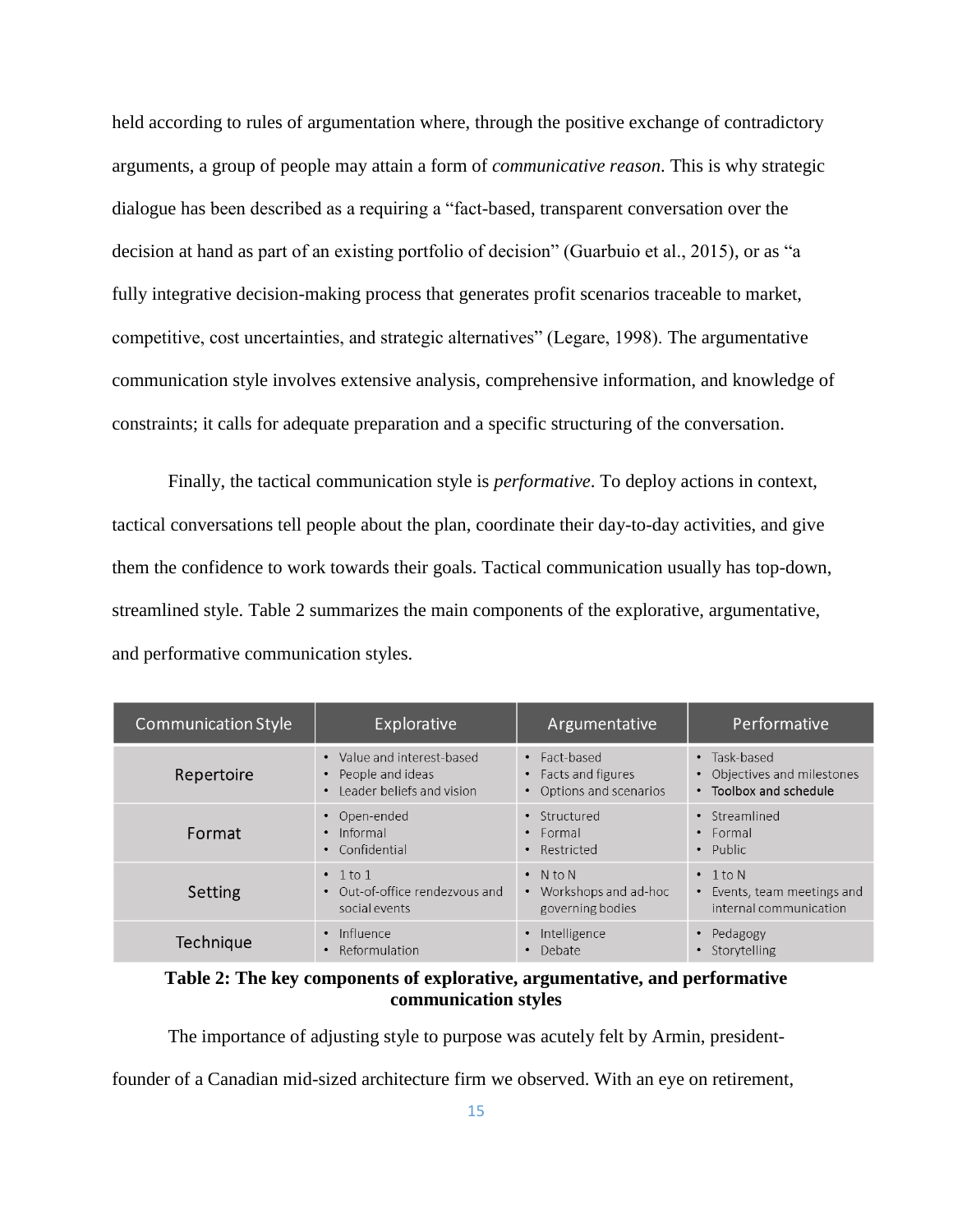Armin was exploring the possibility of selling his majority share to a foreign company. A British architecture giant expressed interest, and suggested that two of their top executives flew to Canada to discuss the possibility of a buy-in face to face. Armin agreed, and proposed a private dinner to get acquainted and explore their common interests—their vision for the company, their goals and values, who would be the new CEO, and so on. But because Armin was retiring, and the British buyers were aiming for efficacy, they asked instead to attend a board meeting where they could meet all the shareholders at the same time. Armin felt put out, but organized the meeting anyway—which was a complete catastrophe, due to mismatched communication styles.

Armin began with a short, off-the-cuff presentation on the history, core values, and achievements of his firm, hoping to initiate an open-ended conversation. But the Brits pulled out a detailed technical report on their firm's markets, products, and organization. They delved into numbers and shared detailed information about economic performance and potential synergies, quizzing the shareholders on which merger scenario they preferred. The Canadian executives, deeply uneasy, listened in stony silence.

The problem was that Armin hadn't had a chance to have early political talks with each board member to build a coalition and explore interests. As a result, he felt the British were jumping the gun by putting a fact-based analysis on the table way before time. "It made me look weak in front of my own board," he explained. Recalling the general atmosphere of the meeting, a board member remarked: "Our tone in the conversation was off. We didn't know what to say and anyways, we were way too unprepared to say anything constructive. While they were giving us tons of information, we had nothing to show for on our side, and felt quite ashamed frankly."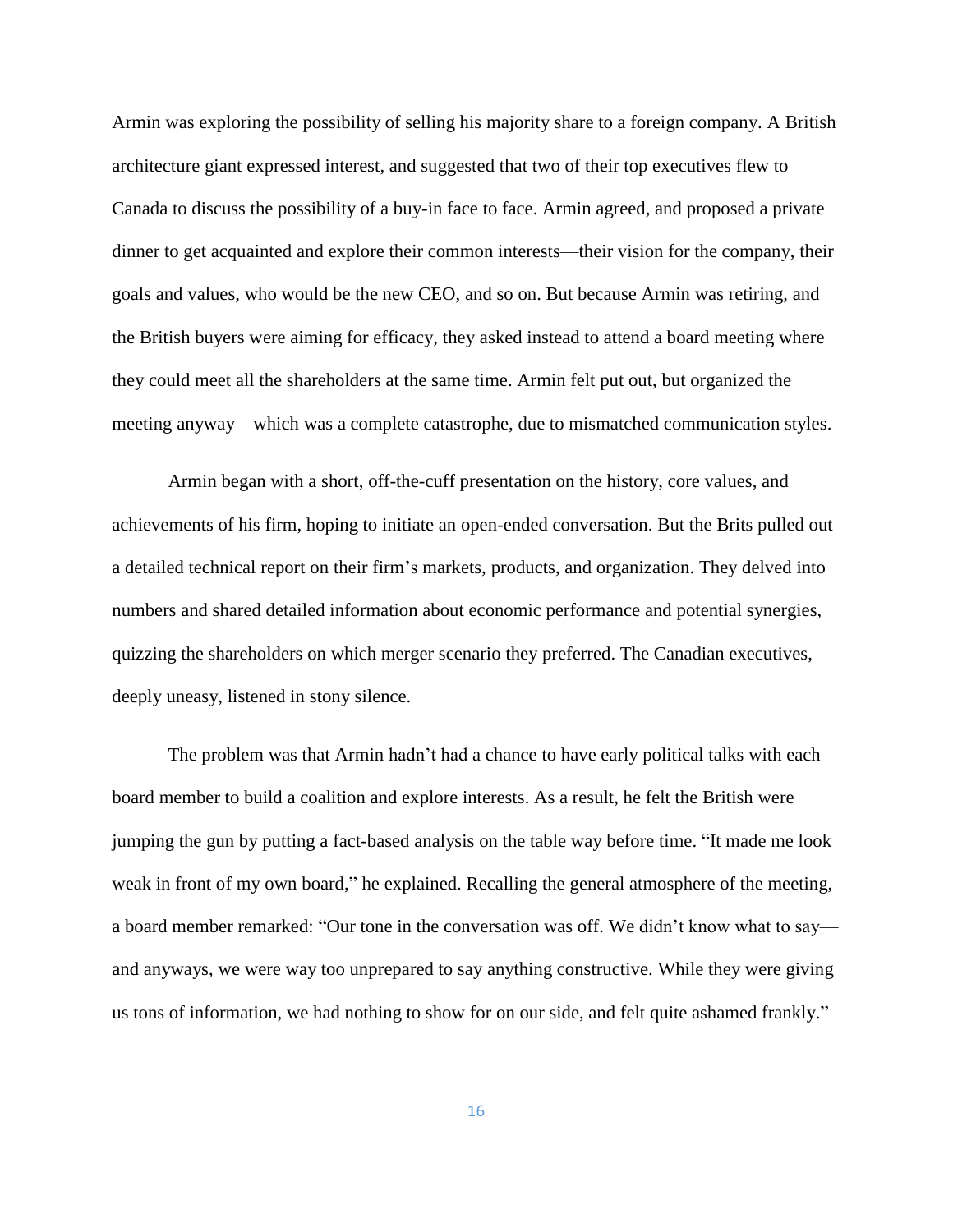When the British gents concluded their presentation, Armin politely thanked them and put them on the first flight back to London. The merger would never see the light of day.

People rarely appreciate how critical communication can be in the strategic planning process. But this example shows how a mismatch between decision purpose and communication style can create real problems. While Armin wanted to adopt an explorative style, suited for building the foundations of a coalition, the British execs used a fact-based argumentative style coherent with the engagement of resources. For them, the merger was already a strategic issue. This resulted in mutual incomprehension, lack of preparation from one side, disappointment from the other, and ultimately the failure of the merger.

To allocate resources efficiently, strategic dialogue's argumentative communication style depends on two factors. First, factual documents will create a shared understanding of the situation—asset cartography, costs baselining, market research, and so on. This requires intense preparation in the form of data collection, analysis, and synthesis. Leading consulting firms such as McKinsey and BCG understand this well, and have made their "fact-based, hypothesis-driven problem solving approach" a trademark (Rasiel and Friga, 2002) while investing massively in business intelligence solutions that they put to good use when crafting their strategic deliverables (Christensen et al., 2013). Let's rewind to our Unibank example once more. By pushing forward a 30-page report presenting facts and figures on the best possible scenario for the merger, the CFO is the only one to adopt an argumentative communication style. Yet the meeting still lacks preparation, since the others didn't get a chance to go through the document ahead of time.

The second crucial element is what we call "structured spaces"—usually workshops or ad-hoc governing bodies. Here, a limited number of competent participants (e.g. 5-10) can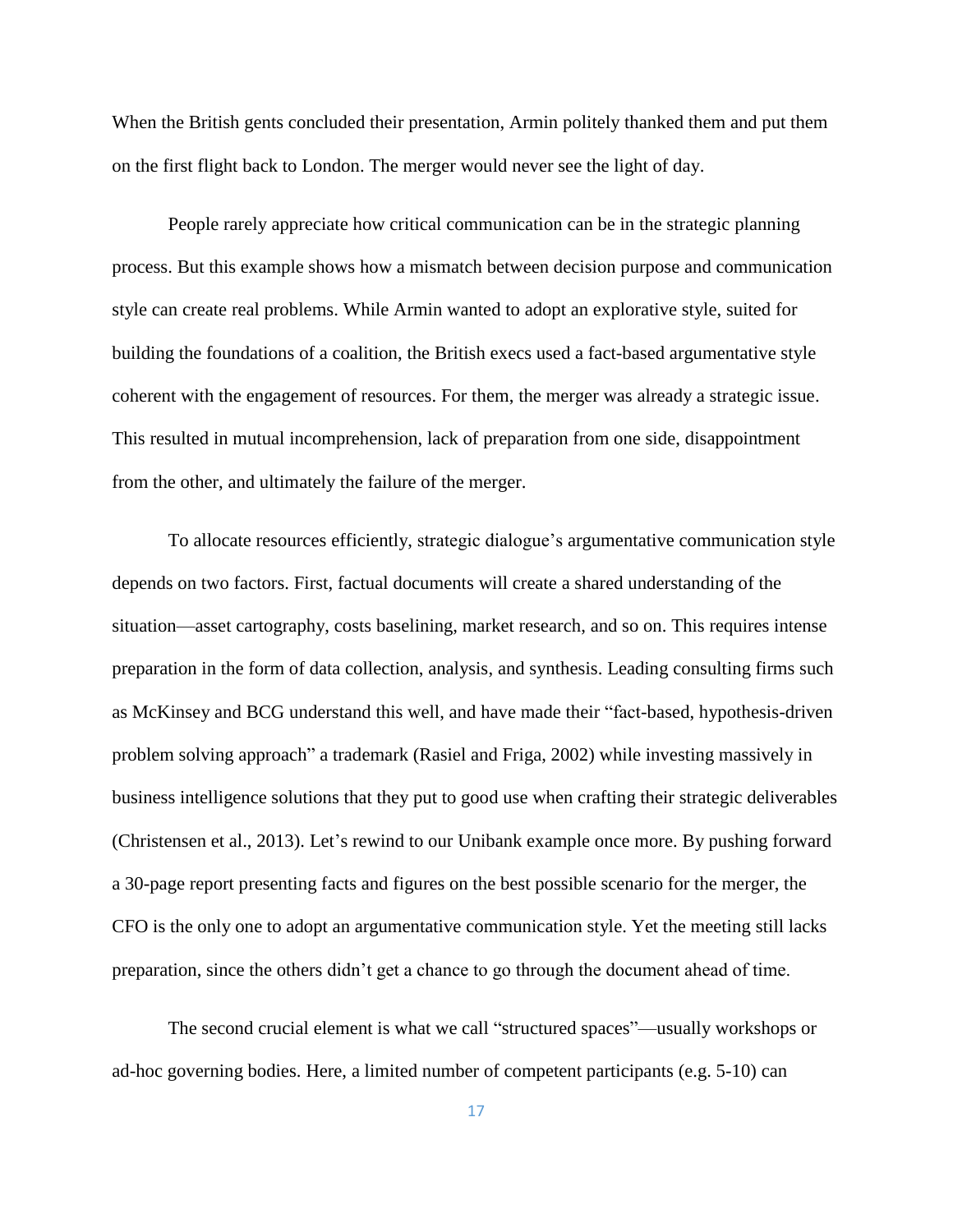debate over what they think is best for the company based on available facts, but also their own expertise and experience. While both the explorative and performative communication styles avoid contradiction in order to settle alliances or attribute tasks, strategic dialogue depends on the free and positive opposition of ideas. Executives must move out of their entrenched positions, agree to focus on the data available, and be critical of their own opinions (Garbuio, Lovallo,  $\&$ Sibony, 2015; Jacobs & Heracleous, 2005, Charan, 2001). This is also why the argumentative communication style relies heavily on techniques like mind-mapping, meta-planning, and brainstorming, which help to organize debate over diverging ideas.

Consider another example from a major university where we worked. At this institution, regular departmental meetings gathered together 40 professors, who were often asked to decide which scientific field future recruitments should be made from. Although these decisions were concerned with the engagement of resources, they were taken without preparation or supporting fact-based documents, in a setting that was way too crowded to engender proper debate, and with no facilitation of exchanges. Not surprisingly, the meetings would end up as political arenas where various coalitions promoted their own disciplines and personal agendas. Usually, the loudest, most experienced, or most scientifically legitimate professors would win out, creating tensions, resentment, and often poor recruitment choices in the process. However, a minor shift in communication style produced fascinating results. Before the meeting, the head of department prepared and circulated a short analytical document presenting detailed information on resources in each field compared with numbers of classes and students in each class, leading to an overall ratio of students to professors. This was enough to create a factual, common understanding of the situation among the group and encourage consensus on resource allocation. Once the large group agreed on a scientific area, a smaller team of five or six professors, experts in the field, would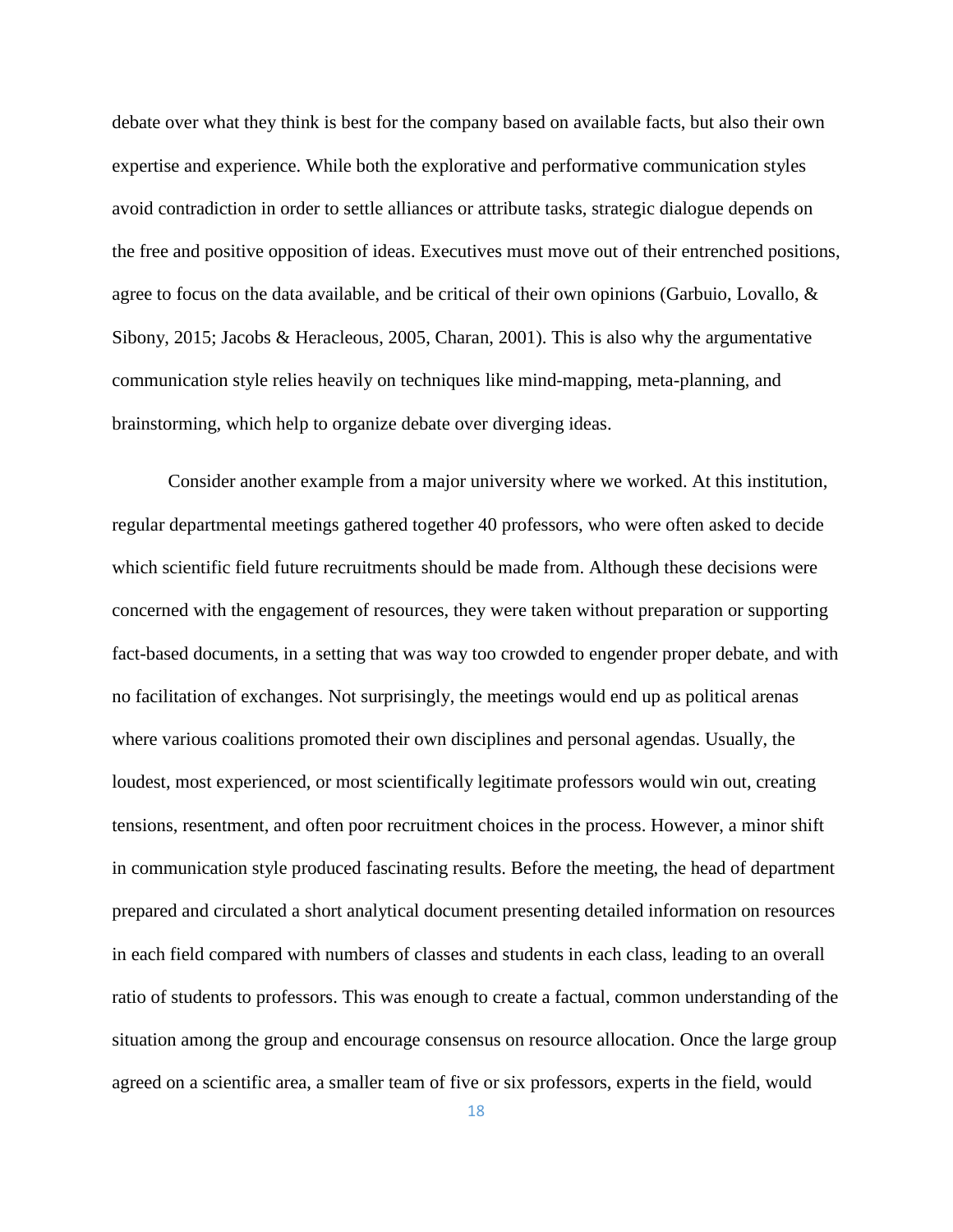hold an in-depth strategic debate over profiles and research and make recommendations for the department, which ended up being systematically followed.

The argumentative communication style emphasises structured, fact-based debate. That distinguishes it from the performative style of tactical dialogue, which tends to be unilateral, with a top-down, broadcast style, as often seen in team meetings and larger assemblies. A fixed script is rolled out according to a strict timescale without deviation, with extensive use of teaching and storytelling. We believe that the recent focus on "strategy execution" and a penchant for "increased bottom-up relations" in the production of strategy might have over-emphasized the importance of this communication style. Perhaps it gets attention because it sometimes forces executives to stand before large and intimidating groups in an entertaining format. But it should still not overshadow the others, because communication is as crucial to crafting strategic decisions as it is to implementing them.

#### *Cast the right leader: an adviser to organize debate*

The two first pillars of strategic dialogue are crucial, yet they can't stand firm without the third: leadership. Strategic dialogue needs someone to frame the conversation, structure the exchange, and carry its major themes. So success depends on choosing the right person to fulfill the leader's role: someone whose professional image in the organization fits with the decision purpose and communication style at hand. In a communicational setting, the leadership role is closely tied to perceived legitimacy, which can be derived from credentials, network, hierarchical position, field experience, and so on. But the same leadership role, or the same sources of legitimacy, may not work in every setting.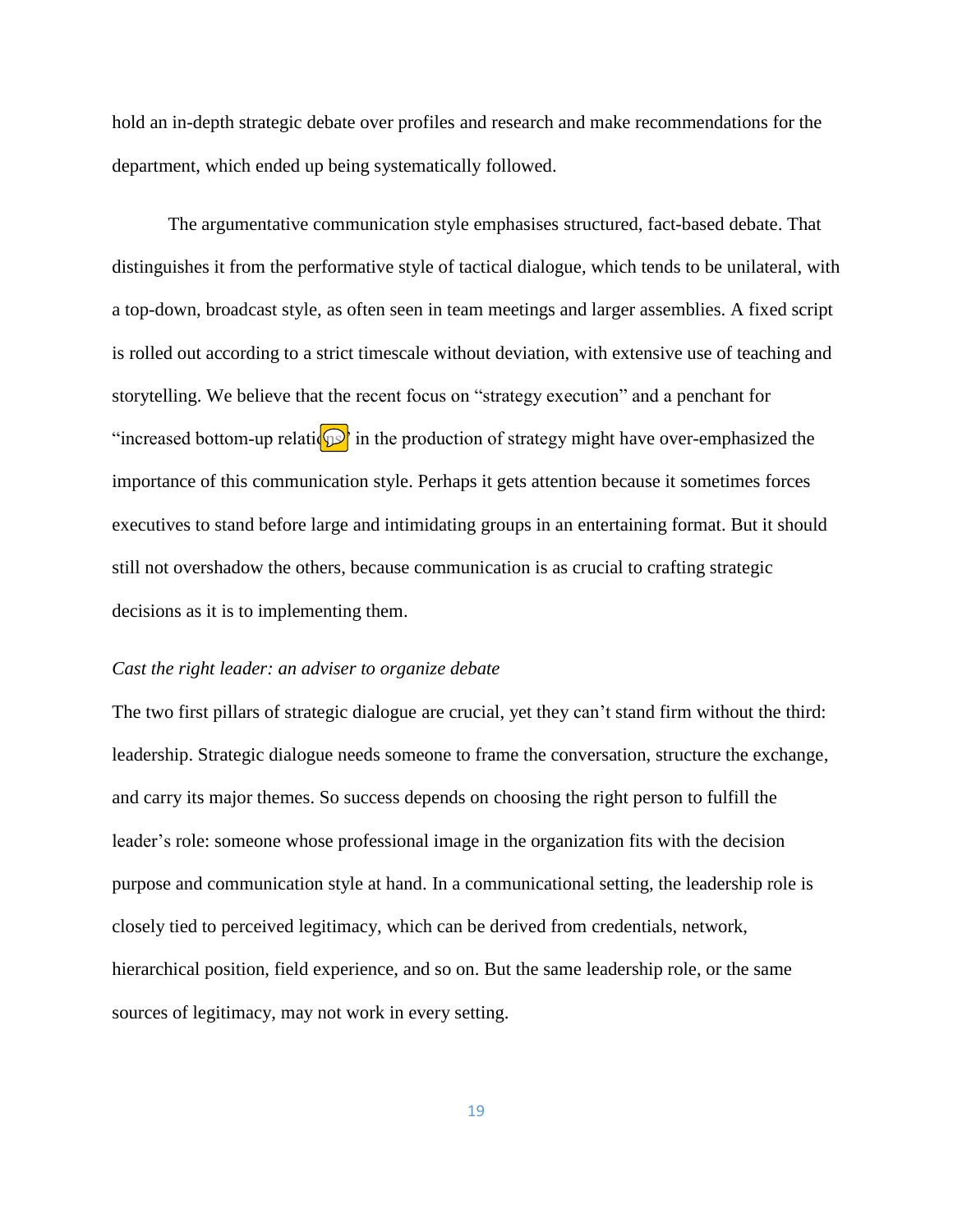In political dialogue, the leader of the conversation must inspire their interlocutors.

Therefore, they play a *symbolic* role, embodying the values they are defending and living up to the vision they are proposing. Most of their authority does not flow from their formal position, or even from their competence, but from their ability to build a network and secure the right to represent them by triggering desire and identification. However, when the time comes to hold a strategic dialogue, the leader must adopt the role of *adviser* on the issue they are an expert in, and concede that others round the table may be experts in their own fields. This requires humility: the leader must debate the strength of each proposal, but also submit their own ideas to debate. It is not the time to pull rank, or even to inspire, since either could lead to poor decisions made out of sycophancy. Drawing their authority from their competence, the leader-adviser's main contribution is to organize and conduct workgroups with rigor and impartiality. As for tactical dialogue, it requires the leader to be a *coordinator* and a central point of contact for all operations, reminding each person what they must do, controlling the completion of each task, and motivating teams through tough times. In the organization, coordinators carry an image of pragmatism based on their past experiences and related performance. They provide guidance to frontline workers through discipline and reliability.

As before, a mismatch of leadership role can harm the strategic planning process, as the following example shows. At a national subsidiary of a large bank, the Chief Marketing Officer had taken over the leadership of a major strategic move: launching a new digital venture. She was a young, charismatic executive with a solid network—yet she lacked competence in business-unit management, due to her functional affiliation. Knowing this, she turned to a consulting firm to help her craft a strategic plan to go to the regional directors for approval. After thoroughly analyzing the market, resources, and constraints, the consultants came up with a 50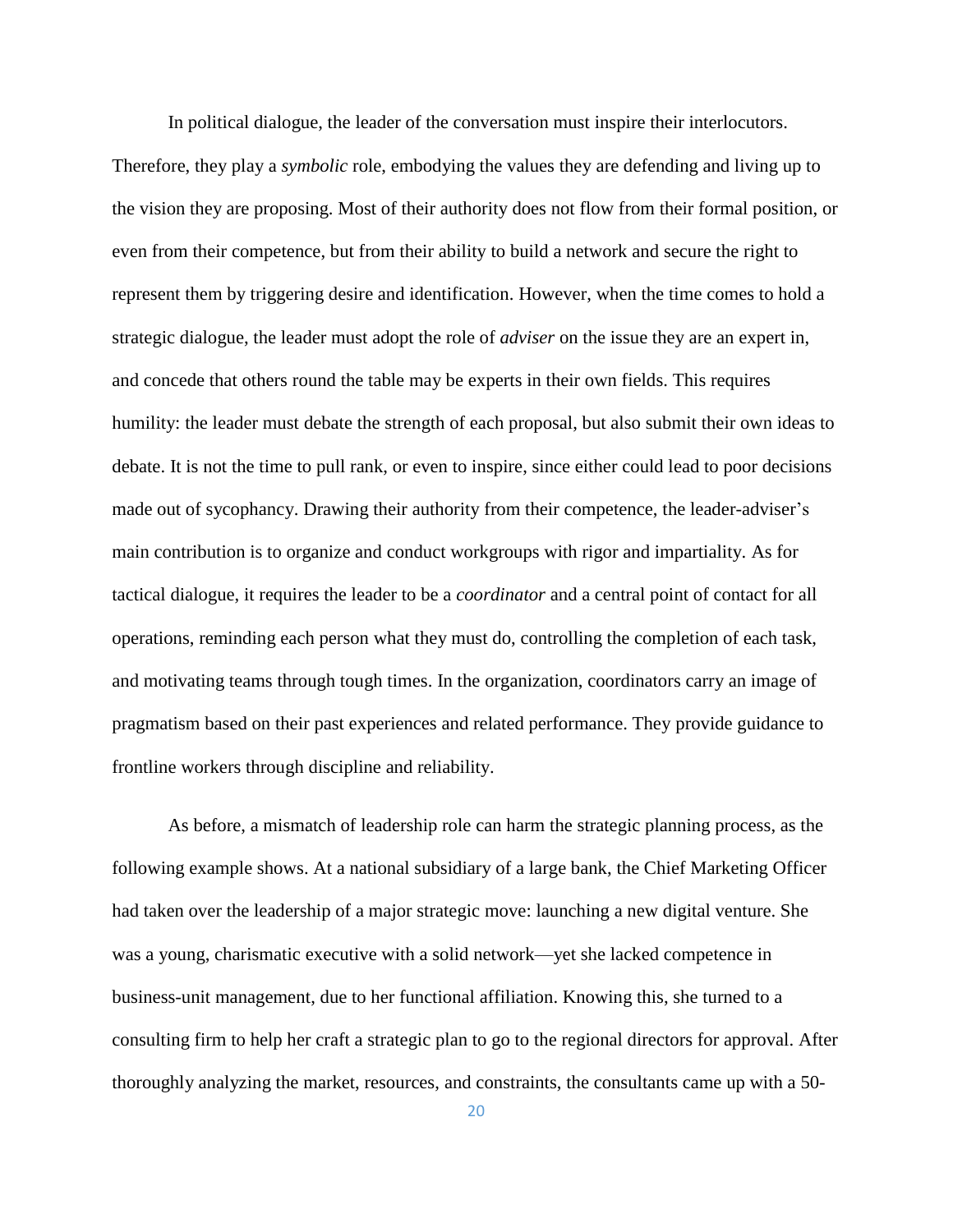page fact-based report proposing different scenarios, and suggested discussing the options with the regional directors. But the CMO refused, fearing she would lose control. Instead, she opted for a rather vague (albeit inspiring) vision of the project that she tried to impose on the directors during a meeting. Her interlocutors, however, all had great expertise in profit and losses and banking strategy; not only were they exasperated to have been shut out during the project's early talks, they also wanted a chance to debate the option on the table. To defuse the resentment, the CMO appealed to her functional authority and support from the CEO, but it wasn't enough. In the end, the project was taken over by one of the regional directors and managed from tactical standpoint, giving it little chance of success from a strategic and market perspective.

In the companies we investigated, senior executives often had blind spots when assessing their own legitimacy and adjusting their leadership role accordingly. Casting the legitimate leader for executive dialogue requires self-awareness and a good dose of humility (Morris, Brotheridge, & Urbanski, 2005; Ou, Waldman, & Peterson, 2015). As the Top Management Team literature has shown, there is no ready-made recipe for finding the right person or people for a given situation, as a number of contextual factors matter (Finkelstein, Hambrick and Cannella, 2009). Yet, it may be more effective to seek someone with the rights skills and qualities to handle a portion of the process, than to try and mold ourselves to every purpose (Hambrick, Cho, & Chen, 1996; Wiersema & Bantel, 1992). We have to admit that creating our own professional image and imprinting it on the organization is a long, hard task; we can't just change it on a whim. All too often, senior executives are entrusted with leading strategic dialogue because of their rank, not their fit with decision purpose. You shouldn't carry all the milestones of a project just because you have official responsibility for it. Conversely, you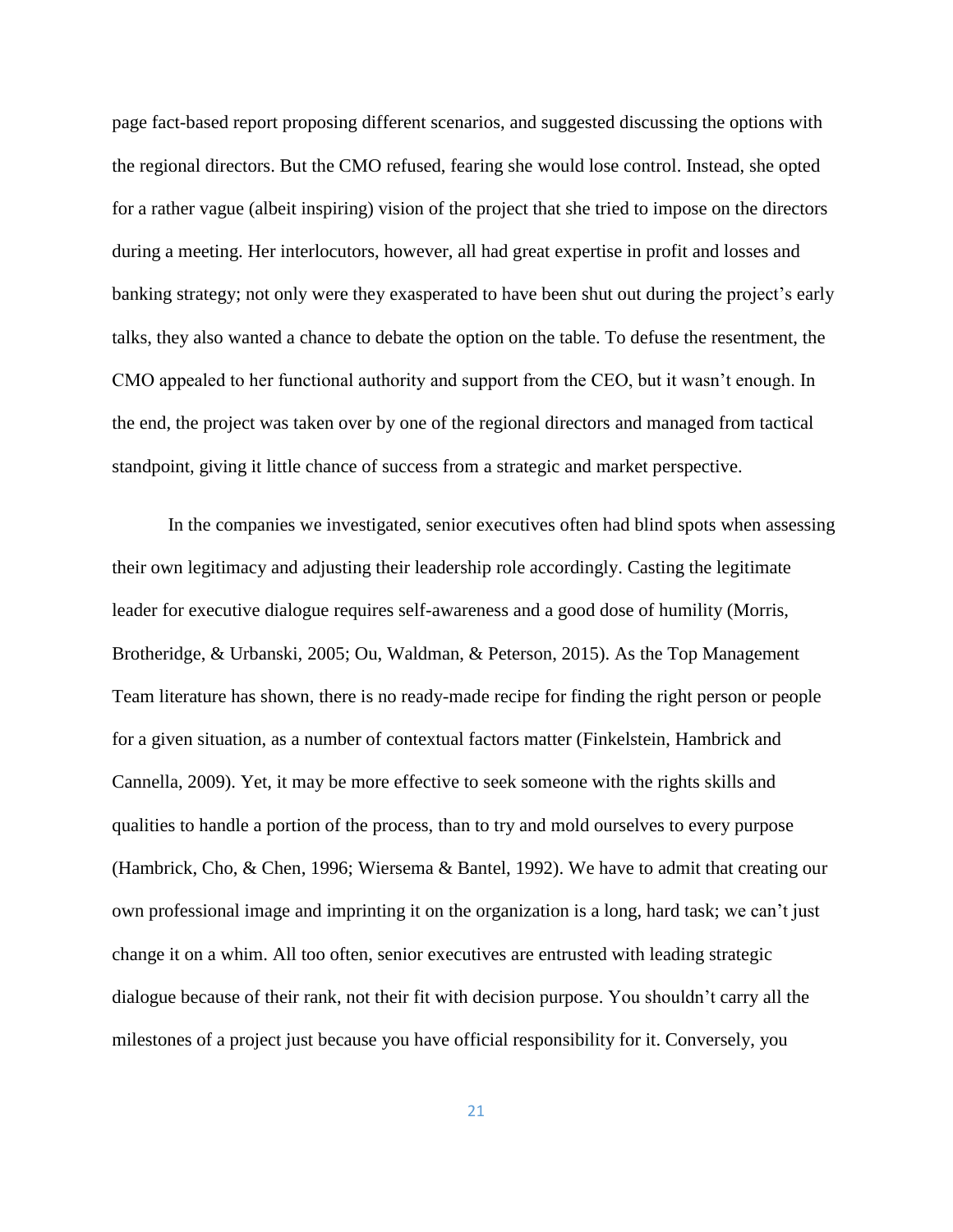shouldn't present a strategic plan to stakeholders just because you've been working on it for six months.

Rupert Young, the CEO of a large consulting firm in which we worked, thoroughly understood the importance of the leader's role as adviser during strategic meetings. He also had the ability to take a step back to lead strategic dialogue better. While reflecting on his firm's strategic positioning in the market, Rupert had first discussed his vision with each one of his partners, who all agreed that the way forward was to move upmarket, making the firm "a highstandards, strategic management consulting firm focused on thought leadership." This was a political, coalition-building play that needed strong aspiration and closely aligned interests. While reaching broad agreement on this strong yet so far rather fuzzy idea, Rupert realized that one of his young partners, Philip, could offer exceptional strategic input. He therefore decided to entrust him with leading a series of strategic meetings—at which Rupert would be a simple participant—to discuss how his vision could be concretized by a proper allocation of resources. The meetings were well prepared, and backed up by extensive analysis of the market, resources, clients of the firm, and so on. From the outset, adopting a role of advisor, Philip stipulated that the meetings should be "frank and open conversations on the actions that should be undertaken" and that "everyone would have a chance to speak." When Rupert's idea of investing in the development of a new performance measurement tool was contested, he welcomed the pushback. When he realized that two of the partners had a hard time adopting an argumentative communication style and were challenging Philip for political reasons, he used all his influence to create a smaller strategic committee in which these partners would have no say. Following Philip's input, the team decided to develop their expertise in a new industry by acquiring smaller competitors, investing in R&D, and recruiting two new partners with specific profiles. Although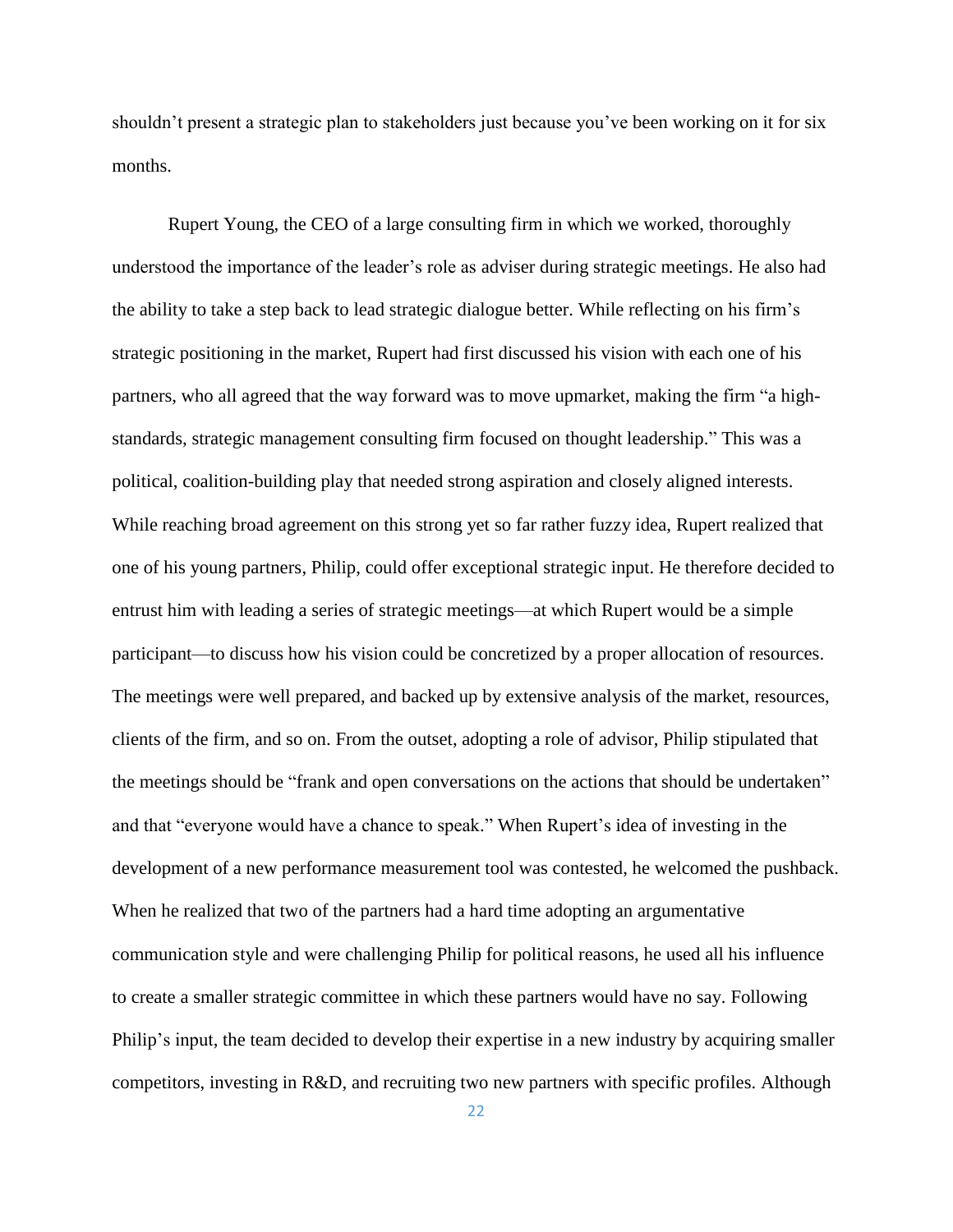he didn't play the primary role at every stage, Rupert was ultimately convinced that the team had collectively reached the best decision they could.

## **Conclusion**

Strategy meetings are often frustratingly inefficient and confusing. But the good news is that executives *can* do something about it. If they take a step back and reflect on the way they engage in dialogue, they can prepare in advance and make the most of their interactions with team members. What they need to do is make sure that the decision purpose of dialogue, the communication style, and the leadership role are aligned. In other words, they need to take the time to figure out *what* they need to talk about, *how* they want to talk about it, and *who* should be doing the talking. While it is crucial to form a coalition (politics) and deploy actions in context (tactics), these two decision purposes are distinct from strategy, and require their own communication style and leadership role. Table 3 sums up the main elements of the focus-adjust cast model.



**Table 3: Aligning the three pillars of strategic dialogue with the focus-adjust-cast model**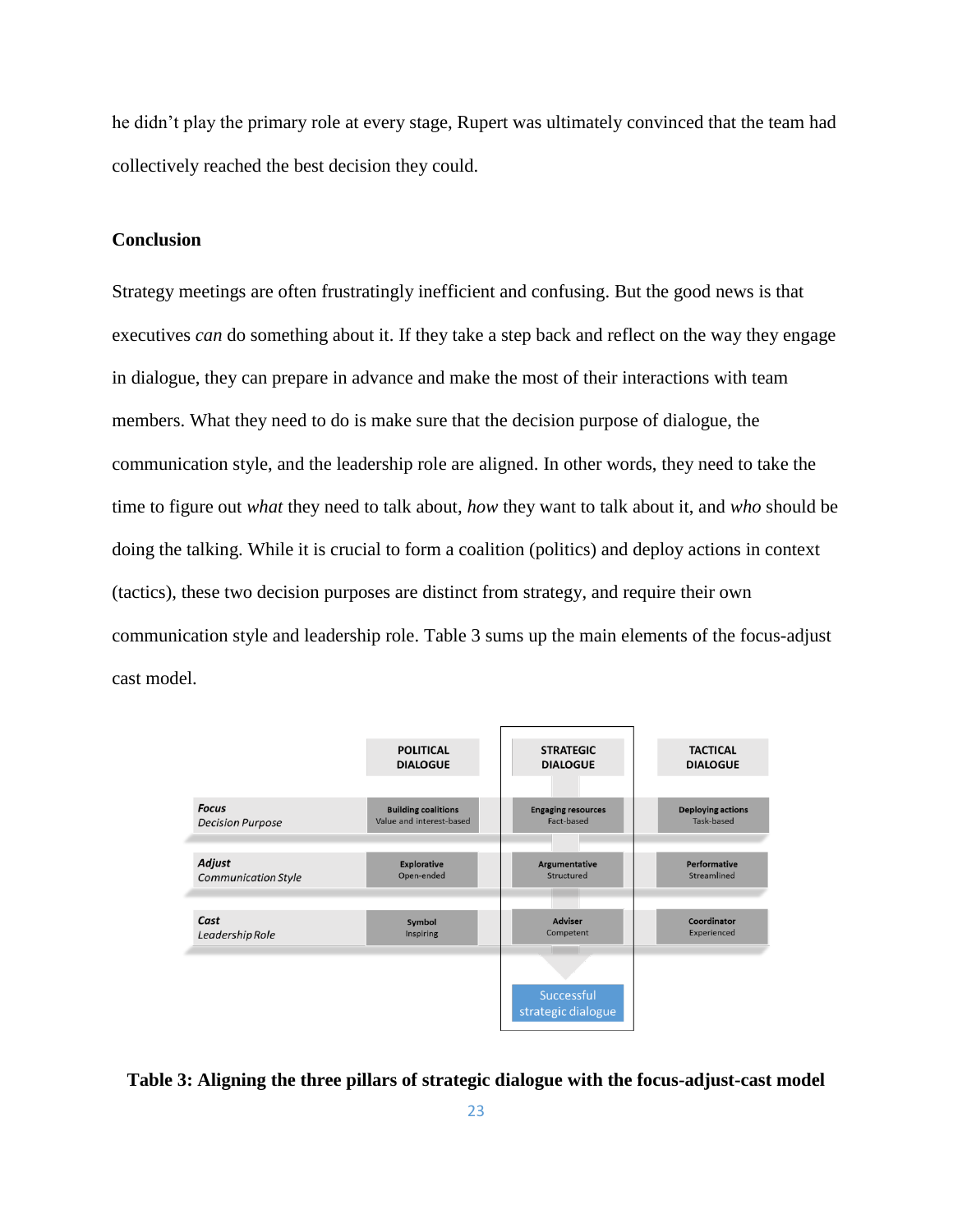This is not to say, though, that executives should disregard politics and tactics altogether. All too often, strategy is overlooked or confused with the other decision purposes. But it can only be successful if, upstream, the work of politics has been accomplished to secure a team and resources, and if, downstream, decisions are carried out by skilled tacticians. Without a team and resources, strategy is but a dream; without execution, it is merely a moot point. While strategy is a specific form of dialogue, it is also part of a greater conversation.

As we engage in dialogue, we must presume that others mean well and have the success of the business at heart. Arguably, this is not always the case, and people may intentionally mix up politics, strategy, and tactics to obstruct conversations or to pull the blanket towards their short-term interests. However, if we know how dialogue works, we may be better at detecting such attempts to hijack dialogue and divert it from its genuinely creative potential. By analytically separating politics, strategy, and tactics, and highlighting the need to adapt communication and leadership to each of them, the focus-adjust-cast model also draws attention to the possibility of misalignments—whether they are unintentional, deliberate, or outright manipulative.

Dialogue, in its deepest sense, supposes an ethical responsibility on the part of those who engage into it. No matter how good a model may be, it is not a substitute for each person's duty to listen to others, and to *respond* to their concerns—that is the etymological root of "responsibility." This means that the focus-adjust-cast model must be put to the test with real-life dialogue, and attuned to its dynamics and demands. Indeed, we must always remember that the greatest asset to strategy may be the diversity of those around the table, and the many flavours of their creativity.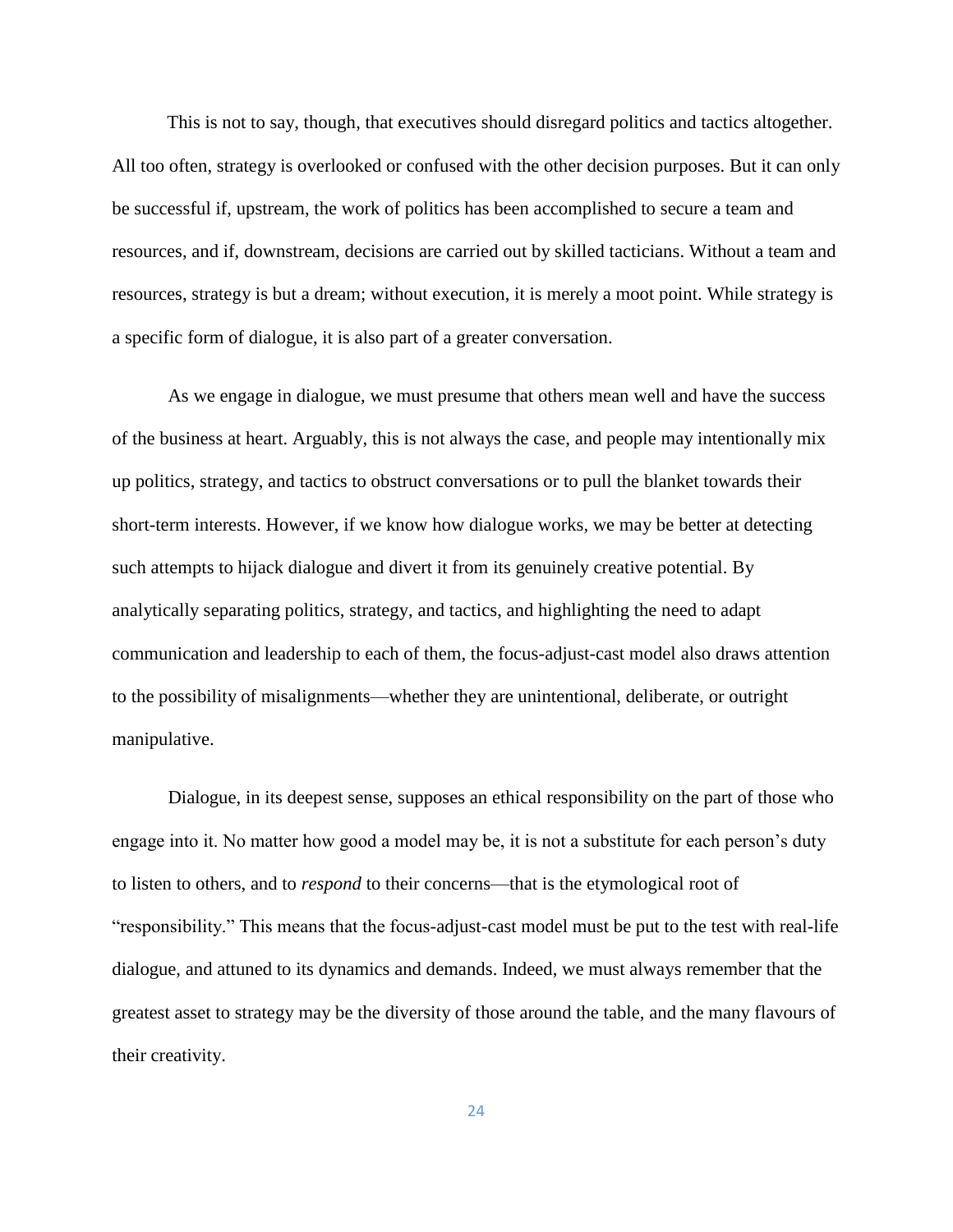- Charan, R. (2006). Conquering a Culture of Indecision. *Harvard Business Review*, *84*(1), 108– 117.
- Christensen, C. M., Wang, D., & Bever, D. van. (2013). Consulting on the Cusp of Disruption. *Harvard Business Review*, *91*(10), 106–114.
- Cooren, F., Bencherki, N., Chaput, M., & Vásquez, C. (2015). The Communicative Constitution of Strategy-Making: Exploring Fleeting Moments of Strategy. In D. Golsorkhi, L. Rouleau, D. Seidl, & E. Vaara (Eds.), *The Cambridge Handbook of Strategy as Practice* (pp. 370–393). Cambridge: Cambridge University Press.
- Dean, J. W., & Sharfman, M. P. (1993). The relationship between procedural rationality and political behavior in strategic decision making. *Decision sciences*, *24*(6), 1069-1083.
- Jarzabkowski, P. (2005). *Strategy as practice: an activity-based approach*. Thousand Oaks, CA: Sage.
- Jarzabkowski, P., & Seidl, D. (2008). The role of meetings in the social practice of strategy. *Organization Studies*, *29*(11), 1391-1426.
- Fenton, C., & Langley, A. (2011). Strategy as practice and the narrative turn. *Organization studies*, *32*(9), 1171-1196.
- Finkelstein, S., Hambrick, D. C., & Cannella, A. A. (2009). *Strategic leadership: Theory and research on executives, top management teams, and boards*. Oxford University Press.
- Garbuio, M., Lovallo, D., & Sibony, O. (2015). Evidence doesn't argue for itself: the value of disinterested dialogue in strategic decision-making. *Long Range Planning*, *48*(6), 361-380.
- Gray, C. S. (1999). *Modern strategy* (Vol. 1). Oxford: Oxford University Press.
- Hambrick, D. C. (1994). Top management groups: A conceptual integration and reconsideration of the team label. In BM Staw & LL Cummings (Eds.), *Research in organizational behavior*, Vol. 16: 171-214. Greenwich, CT: JAI.
- Hambrick, D. C., Cho, T. S., & Chen, M.-J. (1996). The Influence of Top Management Team Heterogeneity on Firms' Competitive Moves. *Administrative Science Quarterly*, *41*(4), 659-684.
- Hambrick, D. C. (2007). Upper echelons theory: An update. *Academy of Management Review*, *32*(2), 334-343.
- Kaplan, S. (2011). Strategy and PowerPoint: An inquiry into the epistemic culture and machinery of strategy making. *Organization Science*, *22*(2), 320-346.
- Kisfalvi, V., Sergi, V., & Langley, A. (2016). Managing and Mobilizing Microdynamics to Achieve Behavioral Integration in Top Management Teams. *Long Range Planning*, *49*(4), 427- 446.
- Kwon, W., Clarke, I., & Wodak, R. (2014). Micro-level discursive strategies for constructing shared views around strategic issues in team meetings. *Journal of Management Studies*, *51*(2), 265-290.
- Morris, J. A., Brotheridge, C. M., & Urbanski, J. C. (2005). Bringing humility to leadership: Antecedents and consequences of leader humility. *Human Relations*, *58*(10), 1323-1350.
- Nardone, G., & Salvini, A. (2007). *The Strategic Dialogue: Rendering the Diagnostic Interview a Real Therapeutic Intervention*. London, UK: Karnac Books.
- Ou, A. Y., Waldman, D. A., & Peterson, S. J. (2015). Do Humble CEOs Matter? An Examination of CEO Humility and Firm Outcomes. *Journal of Management*. Advance online Publication.
- Pälli, P., Vaara, E., & Sorsa, V. (2009). Strategy as text and discursive practice: A genre-based approach to strategizing in city administration. *Discourse & Communication*, *3*(3), 303-318.
- Rasiel, E., & Friga, P. (2002). *The McKinsey Mind*. New York, NY: Mcgraw-Hill.